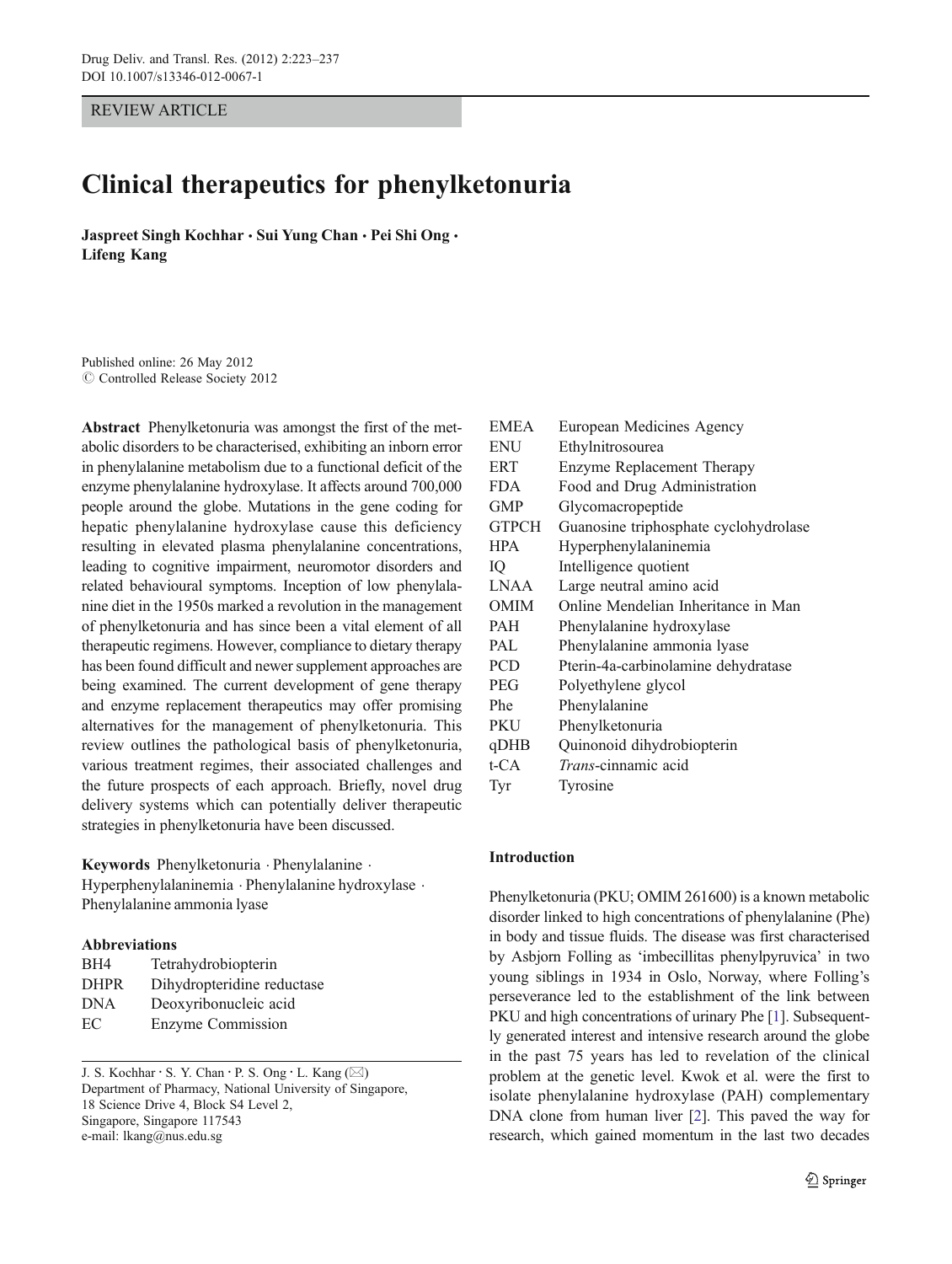<span id="page-1-0"></span>resulting in global databases being established [[3](#page-9-0), [4](#page-9-0)]. The databases can be accessed at <http://www.pahdb.mcgill.ca> and [www.biopku.org](http://www.biopku.org). PKU has been ascribed to mutations in the gene coding for hepatic PAH (EC 1.14.16.1) enzyme. About 560 such mutations have been identified in the PAH gene in accordance to the database.

In a normal subject, 25 % of the free pool of Phe is shunted to protein synthesis, whereas the rest of it is hydroxylated by hepatic PAH to tyrosine (Tyr) and a small fraction is transaminated to phenylpyruvic acid (PPA) [[5,](#page-9-0) [6\]](#page-9-0). This hydroxylation of Phe to Tyr in the presence of PAH requires another enzyme dihydropterin reductase and two co-factors tetrahydrobiopterin (BH4) and nicotinamide adenine dinucleotide (NADH), in the presence of oxygen and iron [\[7](#page-9-0), [8](#page-9-0)]. In this reaction, BH4 is converted to quinonoid dihydrobiopterin (qDHB), from which BH4 is regenerated by dihydropteridine reductase (DHPR) and pterin-4a-carbinolamine dehydratase (PCD) [\[8,](#page-9-0) [9\]](#page-9-0).

Hyperphenylalaninemia (HPA) may be either due to PAH or BH4 deficiency (Fig. 1). In PAH's absence (classical PKU) or reduced activity as in case of non-PKU HPA, the free pool of Phe in a subject increases, which leads to the



Fig. 1 Pathophysiology of phenylketonuria. A deficient (1) phenylalanine hydroxylase (PAH) or (2) its co-factor tetrahydrobiopterin (BH4) due to mutant enzymes involved in its biosynthesis (GTP cyclohydrolase I, GTPCH and PTPS) or its regeneration (3) dihydropteridine reductase (DHPR), lead to accumulation of phenylalanine (Phe) and its neurotoxic transaminated metabolites, which enter the brain and lead to cognitive impairment. During normal Phe metabolism, Tyr is formed, which acts as a precursor for vital neurotransmitters like DOPA, dopamine, norepinephrine, epinephrine and somatostatin

building-up of surplus Phe. PAH deficiencies are characterised by autosomal recessive inheritance of a mutant PAH gene, leading to changes in enzymes kinetics and altered affinity towards Phe and BH4 [[10\]](#page-9-0). On the other hand, BH4 deficiencies are rare inherited neurological disorders, with nearly 193 mutant alleles or molecular lesions being identified in the various enzymes involved in its biosynthesis (GTP cyclohydrolase I, GTPCH and 6-pyruvoyl tetrahydropterin synthase (PTPS)) and regeneration (DHPR) [\[11\]](#page-9-0). Since PAH is a BH4-dependent aromatic amino acid hydroxylase, BH4 is an important cofactor for the conversion of excess Phe to Tyr. Hence, the subnormal activity of either PAH, BH4 (and its biosynthetic enzymes GTPCH and PTPS) or BH4 regenerative enzyme DHPR, may lead to elevated Phe concentrations in the blood (Fig. 1).

Although being an essential amino acid and a key molecule for protein synthesis, Phe has been shown to possess neurotoxic potential [[12\]](#page-9-0). Elevated concentrations of Phe have been associated with impaired cognitive development in children and lead to mental retardation, microcephaly and seizures. PKU has also been associated with certain motor disturbances and skin abnormalities thus requiring an immediate reduction in systemic Phe concentrations [\[13\]](#page-10-0). Elevated serum Phe concentrations have been shown to be associated with oxidative stress as measured by low antioxidant enzyme activities and antioxidant concentrations in blood [\[14](#page-10-0)]. Also, in the absence of Phe, the onus of neurotransmitter biosynthesis is on Tyr which has to be supplemented in the diet. Tyr is a precursor to several important neurotransmitters synthesised in brain. Anomalous PAH affects catecholamine and serotonin biosynthesis [[15\]](#page-10-0). Exogenous administration of amino acids such as Tyr, tryptophan, threonine, isoleucine, valine, methionine and histidine thus becomes essential [\[7\]](#page-9-0). It is imperative to maintain a balance between the Phe concentration, without causing excessive depletion and providing adequate concentrations of Tyr.

The severity of HPA can be used as a basis to classify PKU [[16\]](#page-10-0). The normal circulating concentrations of Phe are 50–110 μmol/l. Individuals having Phe blood concentrations between 120 and 600 μmol/l before initiating any therapy are classified under mild (non-PKU) HPA group. Those with a concentration range of 600–1,200 μmol/l fall under the category of mild PKU and those exceeding 1,200 μmol/l are the cases of classical PKU. However, this classification is ambiguous and differences exist in the regulations amongst different countries. Whether or not a particular case requires therapeutic intervention, depends on these regulations [\[17](#page-10-0)–[19\]](#page-10-0). A compilation of these regulations has been provided in a recent review by Feillet et al. [[20](#page-10-0)]. Prevalence of PKU varies in different regions in the world from 1 in 10,000 in Europe to 1 in 15,000 in USA. PKU is less prevalent in Africa and Asia with only 1 in 70,000 to 200,000 cases reported [[21\]](#page-10-0).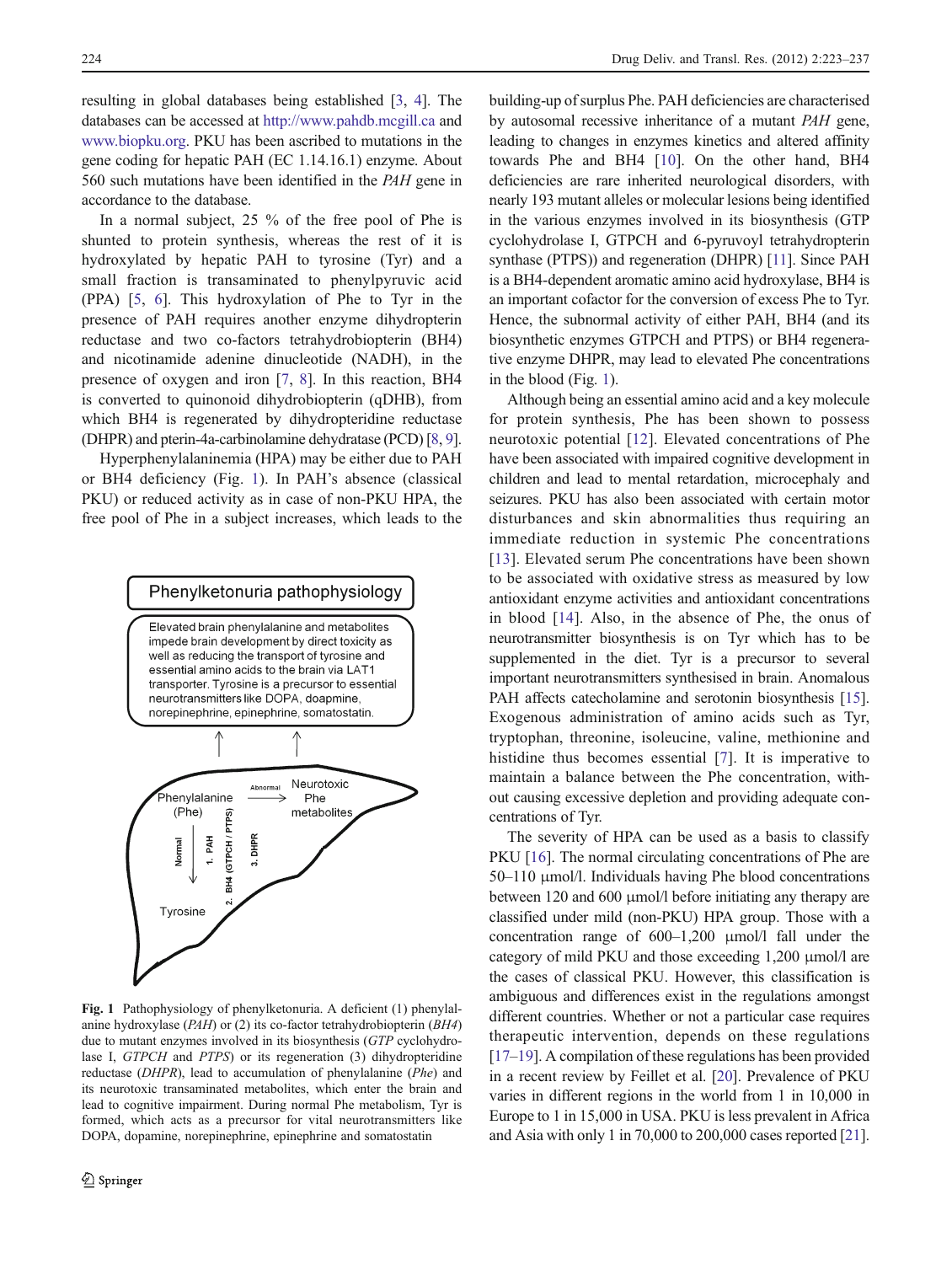A special low Phe diet has been characteristic of PKU management since it first became available in the middle of the twentieth century; some two decades after PKU was first discovered [\[13](#page-10-0), [22\]](#page-10-0). Guidelines for instituting such a low protein diet have been based primarily on the neonatal screening of PKU [[23\]](#page-10-0). Developed by Dr. Robert Guthrie, the test has been the mainstay of PKU diagnosis. It involves a simple bacterial inhibition test [\[23](#page-10-0), [24](#page-10-0)], based on a semi quantitative measurement of bacterial growth in the presence of Phe. The test is usually carried out on a 3- to 5-day-old neonate, whereby blood samples are withdrawn by a small puncture in the heel of the infant onto a 'Guthrie filter paper'. Development of tandem mass spectrometry in the last two decades has increased the pace of screening, improving its credibility and making it appealing to wider category of healthcare professions [\[25\]](#page-10-0).

Diagnosis based on BH4 loading test has also been recommended in determining the specific pathology and distinguish between BH4 responsive PKU and DHPR deficiency [[26](#page-10-0)–[28\]](#page-10-0), which has been presented in reviews by Blau et al. [[21](#page-10-0), [29\]](#page-10-0). Recently, cerebrospinal fluid analysis has been used to analyse the concentrations of 5-hydroxyindoleacetic acid and homovanillic acid as well as ratios of various neurotransmitters as a marker of BH4 deficiency [[30](#page-10-0)]. In addition, DNA analysis has been adopted for some pilot studies in the newborn screening for severe combined immunodeficiency diseases and is expected to be used for PKU screening in the future [[31](#page-10-0)].

The neonatal screening programs which have been made mandatory in many countries to recognise specific inborn errors of metabolism in infants [\[32](#page-10-0)] have helped a great deal in instituting a low Phe diet [\[20](#page-10-0)]. Specific algorithms have been devised by various healthcare organisations to help physicians to decide the course of action and to start a low protein diet. An example of such an algorithm is presented in Fig. 2 [[33\]](#page-10-0).

Although PKU was among the first metabolic disorders to be recognised, its cure still remains elusive. Till recently, dietary management was the only measure used to control Phe concentrations, with therapy started during the postnatal period and continued until normal cognitive development is observed. In recent years, several other therapies have been suggested by researchers. These include newer dietary supplements such as tetrahydrobiopterin, glycomacropeptide and large neutral amino acids. These supplements aim to increase the palatability of the low protein diet and achieve better therapeutic control. The dietary approach aims to maintain the plasma Phe concentrations within an acceptable range. Other strategies such as gene therapy offer a potentially permanent solution for the genetic anomaly by correcting the genetic sequence coding for the PAH enzyme. A novel approach of either replacing the endogenous PAH or substituting it with phenylalanine ammonia lyase (PAL), has



Fig. 2 Diagnostic algorithm for determining the course of therapy following newborn screening in PKU. The lack of enzyme (1) PAH leads to classic PKU, whereas lack of (2) BH4 and (3) DHPR also lead to elevated Phe concentrations, necessitating therapeutic intervention

been explored and offers an exciting avenue in PKU management. Currently, clinical trials are going on to determine the human dose and safety of administering subcutaneous formulations of PAL [\[34](#page-10-0)].

Although there have been several reviews published previously [\[7](#page-9-0), [16](#page-10-0), [35](#page-10-0)–[37\]](#page-10-0), by various research groups, they have either focused on the treatment modalities developed and researched by them or have tried to present all possible treatment modalities, with a rather brief description of each. Sarkissian et al. developed oral and parenteral formulations for delivering enzyme PAL and their reviews reflect more on the benefits of enzyme substitution with PAL [\[36](#page-10-0), [37](#page-10-0)]. On the other hand, Eavri and Lorberboum-Galski focussed on enzyme replacement with the endogenous enzyme, namely, PAH [\[13](#page-10-0)]. Their review is thus inclined towards the therapeutic effects of PAH. Other reviews [\[16](#page-10-0), [35\]](#page-10-0) pursue a general outlook with brief details of all aspects.

In this review, we discuss the various therapeutic approaches including the classical dietary management, which have been used in the management of PKU (Fig. [3\)](#page-3-0).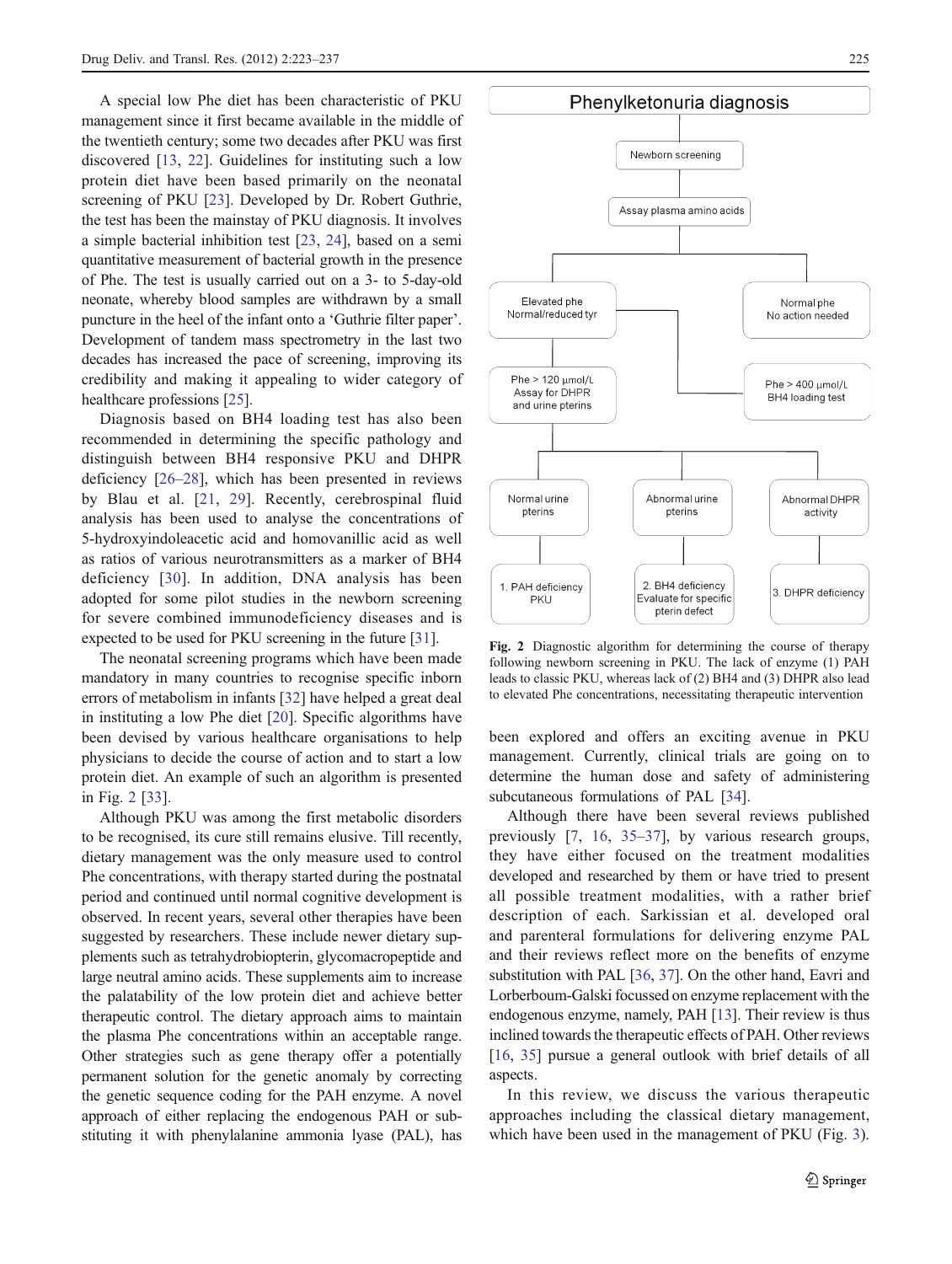<span id="page-3-0"></span>

Fig. 3 Therapeutic regimens in PKU. Classical dietary management has been supplemented with new supplements like tetrahydrobiopterin (in clinical use, KUVAN™), LNAAs (in clinical trials) and glycomacropeptide (in research). Gene therapy (both liver and muscle directed) and enzyme therapy with phenylalanine hydroxylase (PAH) and phenylalanine ammonia lyase (PAL) have made rapid strides in research and aim to offer a lasting solution for management of PKU

It is sectioned into two broad categories: the classical dietary management with its recent developments and the emerging trends in PKU management, namely, gene and enzyme therapy. We review PKU management from therapeutic strategies used by clinicians over the years to the promising newer approaches from research labs, making this review suitable for scientists and clinicians. We look at potential drug delivery approaches that can be adapted in the management of PKU. As such, we attempt to provide an unrestrained view of all approaches, discussing the pros and cons of each.

## Classical dietary management

## Stage of development: clinical application

Since Folling established the connection between elevated serum Phe and cognitive derangement in his patients, the primary therapeutic approach has been to lower the elevated Phe concentrations to be within the therapeutic range as higher Phe concentrations are considered toxic. Still regarded as the first line therapy in PKU, the diet was first introduced by Bickel et al. in 1953, in a girl who was unable to stand, walk or talk. She showed classical symptoms of PKU with elevated Phe concentrations. Low Phe diet with normal concentrations of other amino acids showed significant therapeutic effect [\[22](#page-10-0)]. This was a breakthrough in the management of PKU and several modifications to the diet soon followed [\[38](#page-10-0), [39\]](#page-10-0), in pursuit of better therapeutic control. The diet has primarily consisted of restricted

amounts of proteins and amino acids (especially proteinrich foods such as meat, dairy products and grains). The treatment can be made more efficient by starting the therapy as early as possible after neonatal screening. This resulted in improvements in cognitive behaviour and intelligence scores [[40\]](#page-10-0).

Over the years there has been a considerable improvement in the low Phe diet; still concerns have been raised over the compliance to such a restricted diet, notably in adults. A low Phe diet has been associated with unsatisfactory organoleptic properties, due to the uncharacteristic odour and bitter taste of amino acids [\[41](#page-10-0), [42](#page-10-0)]. Compliance to such a strict regimen is laborious and demanding. It has been reported in a recent study that over 80 % of the patients between 15–19 years of age had elevated serum Phe due to dietary non-compliance [\[43](#page-10-0)]. Another recently concluded study in patients aged 3–18 reported only 56 % of the patients to be adherent to the dietary regimen, measured by reviewing their 3-day food records. An associated reduction in quality of life was also reported in these patients [\[44](#page-10-0)]. Although some studies have reported normal quality of life and capacity of performance in patients receiving special diet, behavioural patterns, such as reduction of positive emotions, lower autonomy and a lower propensity to form relationships remained [\[45](#page-10-0), [46](#page-10-0)]. In addition, mood swings and lower sustained attention have been shown to be associated with individuals who consume a high Phe diet. The authors thus recommended a low Phe 'diet for life' in such patients [\[47](#page-10-0)]. Another recent study revealed patients with PKU had a lower propensity to have children as compared with normal population [\[48](#page-10-0)].

Although the diet has been effective in maintaining acceptable plasma Phe concentrations, some patients showed lower IQ levels and a certain degree of neurological derangement [\[49](#page-10-0)]. In addition, specialised diet is devoid of certain pivotal nutrients such as vitamin  $B_{12}$ , vitamin D, iron, calcium and certain fatty acids [[50](#page-10-0)–[52](#page-10-0)], all of which may impact on normal neurological and physical development [[53,](#page-10-0) [54](#page-10-0)]. Particularly, conformance to the diet in pregnant women is a critical concern as high concentrations of Phe in the fetus have been branded as teratogenic and expecting females have to return to a restricted diet (low Phe diet that may be relaxed in individuals with PKU once they attain normal cognitive development) to ensure healthy foetal development [[55\]](#page-11-0).

The current goal in the dietary management of PKU is to make the diet more palatable and to find alternatives to classical low amino acid diets, so that patients are willing to commit themselves to a longer and more aggressive treatment regime [\[56,](#page-11-0) [57\]](#page-11-0). Some dietary supplements included in the low-Phe diet, have resulted in better therapeutic control of Phe concentrations and these are now recognised as vital for PKU management. These supplements are considered as newer approaches for the management of PKU.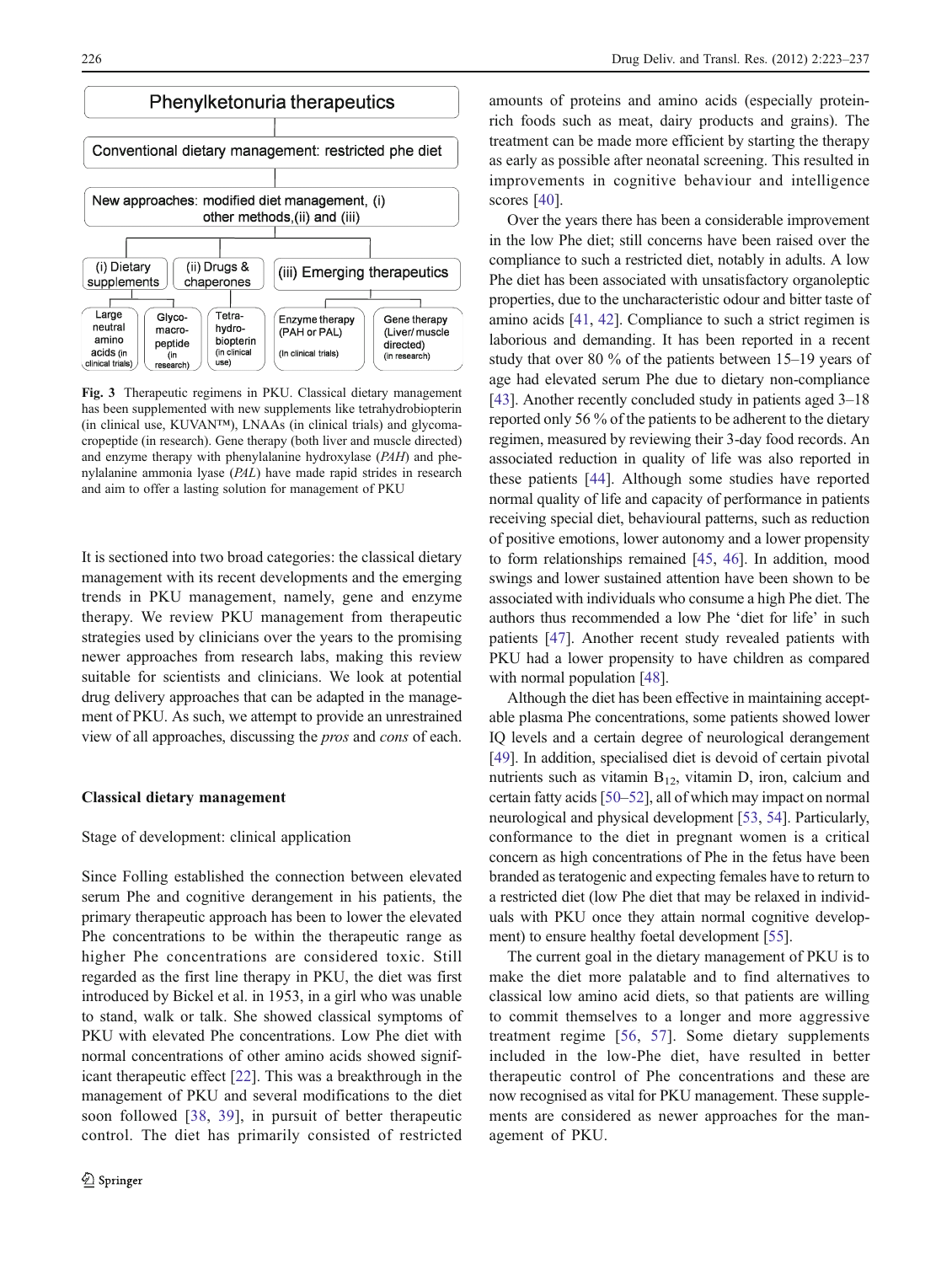### Newer approaches in dietary management

Tetrahydrobiopterin and other pharmacological chaperones

# Stage of development: clinical application

The (6R)-L-erythro-5,6,7,8-tetrahydrobiopterin (BH4) is a cofactor in the hydroxylation of Phe to Tyr by PAH (Fig. [1\)](#page-1-0). Elevated Phe concentrations in patients had been either associated with classic PKU (lack of PAH) or with inadequate synthesis or recycling of BH4 [[58](#page-11-0)–[60\]](#page-11-0). BH4 deficiency accounts for approximately 2 % of the high Phe concentrations detected during newborn screening [[61](#page-11-0)]. Low concentrations of serum BH4, due to deficient BH4 metabolism can be detected by decreased pterins in urine or reduction in activity of enzymes involved in BH4 biosynthesis (GTP cyclohydrolase I and PTPS) and BH4 regeneration (dihydropterdine reductase) [[28](#page-10-0), [62\]](#page-11-0). BH4 supplementation in these conditions called as 'malignant hyperphenylalaninemia' was used by Danks et al. [\[63](#page-11-0)].

However, in certain non-PKU HPA phenotypes BH4 synthesis and regeneration is normal, but these patients have exhibited an increased PAH activity in presence of higher amounts of BH4 [\[64](#page-11-0)]. Such a condition is termed as 'BH4-responsive HPA' and the individuals show normal hydroxylation of Phe to Tyr through the classical PAH pathway [[65,](#page-11-0) [66\]](#page-11-0). This phenotype usually demonstrates a milder PAH deficiency while those with a major PAH derangement or complete lack of PAH activity may show mild improvement [\[26](#page-10-0), [67\]](#page-11-0). Several mechanisms have been proposed for the reduction in Phe concentrations, with some researchers suggesting an increase in enzyme stability [[68\]](#page-11-0) while others adducing an increased affinity of the higher amounts of BH4 to the catalytic domain of PAH [[69\]](#page-11-0).

Many pharmacological chaperones, which are small molecules improving protein stability by rectifying protein folding, have been tried in in vitro studies considering PKU as a protein misfolding disorder [\[70](#page-11-0)]. Several researchers have shown stabilisation of misfolded protein by BH4 therapy. Aguado et al. demonstrated the chemical chaperone effect of BH4 in stabilising mutant PAH proteins and reduction in PAH degradation rate [[71\]](#page-11-0). Pey et al. carried out a detailed analysis of kinetic and binding properties of BH4 in human recombinant PAH and seven PKU mutations. BH4 prevented the degradation of protein folding variants, proving its effect as a chemical chaperone [[72\]](#page-11-0). They also performed a high throughput screening with more than 1,000 pharmacological compounds and found four compounds which enhanced the thermal stability of PAH. Two compounds, namely, (3-amino-2-benzyl-7-nitro-4-(2-quinolyl)-1,2-dihydroisoquinolin-1 one) and (5,6-dimethyl-3-(4-methyl-2-pyridinyl)-2-thioxo-2,3-dihydrothieno[2,3-d] pyrimidin-4(1H)-one) have been

shown to stabilise the function forms of wild type PAH and other mutants [\[73\]](#page-11-0). A mini review detailing the kinetic and stability analysis in phenylketonuric mutations has been published by Perez et al. [[74](#page-11-0)].

Although BH4 supplementation was shown to be effective in patients with mild PKU, some form of dietary restriction may need to be perused. BH4 can be added to the modified diet as it can be taken orally [[75\]](#page-11-0). Success in the clinical trials has led to Food and Drug Administration (FDA) approval of first drug in the management of PKU [\[76](#page-11-0)]. Sapropterin hydrochloride (Kuvan™), a synthetic BH4, is on the markets in the USA since December 2007. The product has also been approved by European Medicines Agency and is also marketed in several European countries. Phase II and phase III clinical trials have already proved the utility of this approach [[77](#page-11-0)–[79](#page-11-0)]. In a randomised, double-blind, placebocontrolled clinical trial, BH4 responsive patients showed a dose-dependent reduction in blood Phe concentrations. In a subgroup of patients receiving 10 mg  $kg^{-1}$  day<sup>-1</sup> of sapropterin, 28 % reduction as compared with placebo group was observed [[80](#page-11-0)]. Results from a recently concluded phase III clinical study to evaluate to the long-term (2 years) safety of sapropterin reported it to be a safe and well tolerated drug [\[81](#page-11-0)]. Sapropterin therapy may also offer relaxation in the strict dietary regimen in patients with mild PKU [[82\]](#page-11-0). Combination of sapropterin with a low-Phe diet increased the stability of blood Phe concentrations [\[83\]](#page-11-0) and may improve tolerance to dietary Phe [[84\]](#page-11-0). A recent study in 45 children with PKU reported an increase in tolerance to protein diet, with subjects showing a 2.6-fold increase in Phe intake [\[85\]](#page-11-0).

Since 1–3 % of the patients with HPA suffer from BH4 deficiency, co-factor supplements are expected to be the mainstay therapy for these patients and in patients with 'BH4 responsive HPA'. At present, the cost of BH4 therapy is relatively high (\$70,000/annum) [[86\]](#page-11-0) coupled with its short half life (3.3–5.1 h) necessitating frequent dosing, which further accrues treatment cost [[87\]](#page-11-0). Also, further studies ensuring long-term safety are needed especially during pregnancy [[88\]](#page-11-0). Going forward, development of affordable forms of BH4 substitutes or sustained release dosage forms may result in the reduction in the cost of therapy. Classical dietary therapy and BH4 supplements should be contemplated in patients showing improvement in Phe concentrations.

## Large neutral amino acids

## Stage of development: clinical trials

Although the mechanisms by which higher concentrations of Phe lead to brain damage and neurocognitive defects remain unclear, normal cognitive behaviour has been noted in certain patients with classical PKU [[89\]](#page-11-0). Despite high blood concentrations of Phe, cerebral Phe concentrations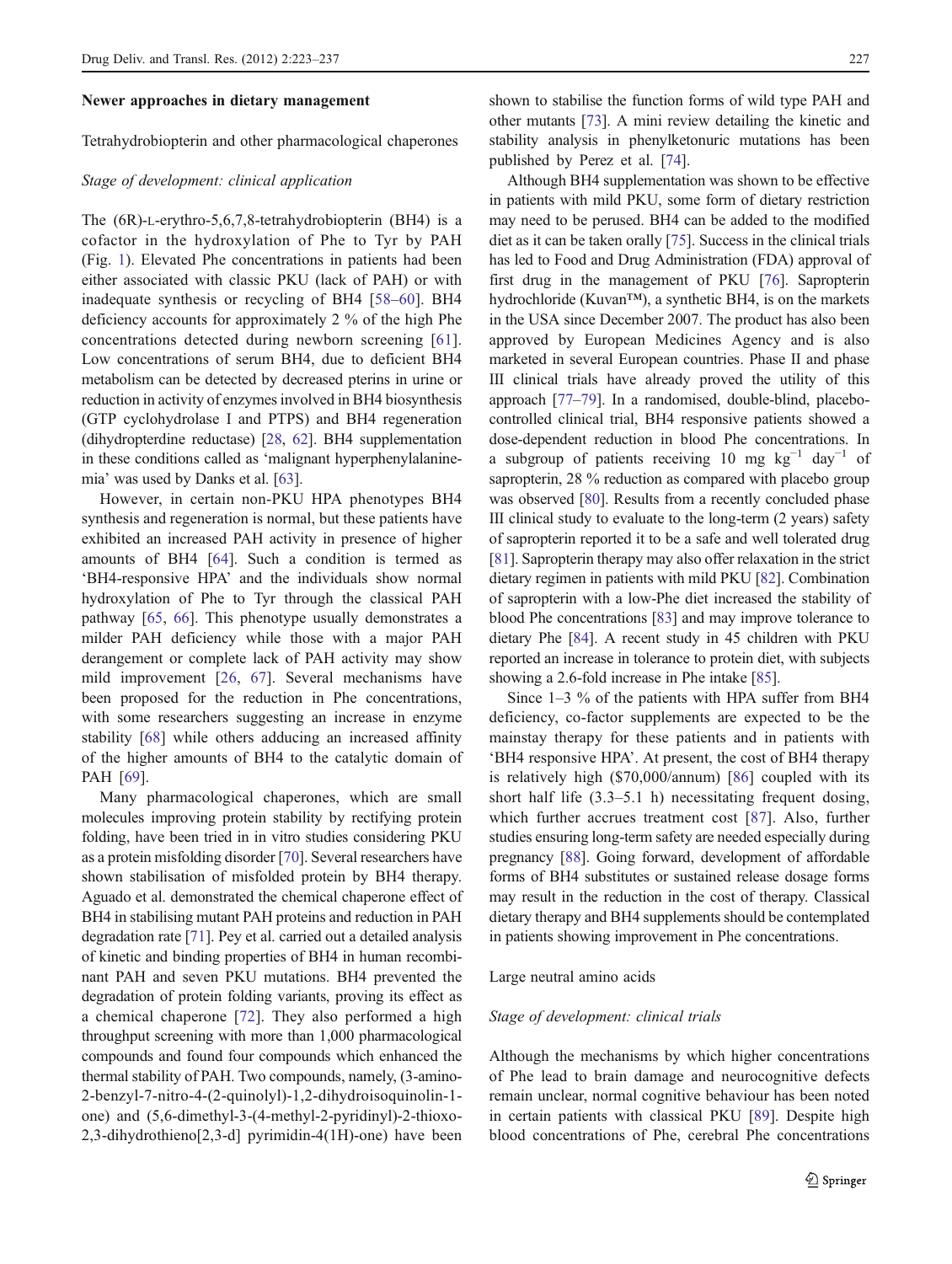remained normal inkling towards a possible mechanistic phenomenon in Phe transport across the blood–brain barrier [\[90,](#page-12-0) [91\]](#page-12-0). L-type amino acid carrier (neutral amino acid transporter 1 (LAT1)) has been implicated in the movement of Phe from blood to cerebral circulation [[92\]](#page-12-0). In PKU, higher affinity and concentration of Phe competitively inhibits the transport of other large neutral amino acids (LNAAs), resulting in a brain concentration decline of these essential amino acids, mainly Tyr, methionine and tryptophan, which have been recognised to be essential for brain development [[93,](#page-12-0) [94\]](#page-12-0). This reduces dopamine synthesis, coupled with reduction in protein synthesis and demyelination [\[95\]](#page-12-0).

Higher concentrations of other LNAAs were shown to inhibit the passage of Phe to the brain through the LAT1 transporter in an animal model [[96\]](#page-12-0). Peitz et al. studied the effect of LNAA supplementation in six PKU patients and observed a decline in brain Phe concentrations with additional LNAA supplementation over the control group [\[97\]](#page-12-0). A similar competitive inhibition of the LAT1 transporter occurs at the intestinal level as LNAAs cross the intestinal mucosa by the same carrier-mediated pathway [\[98\]](#page-12-0). Administration of LNAAs in the diet also tends to lower the amount of Phe absorbed from the gut as the amino acid transporters are also present in the intestinal mucosa, leading to a reduction in blood Phe concentrations [\[99\]](#page-12-0). A double-blind placebo-controlled clinical trial showed a 39 % reduction on blood Phe concentrations, establishing the evidence of beneficial effects of oral supplementation of LNAAs [[100](#page-12-0)]. However, van Spronsen et al. suggested that decreased blood Phe concentrations might be a result of increased protein synthesis due to availability of increased quantities of essential amino acids, as the clinical studies did not take the natural protein intake into consideration and the subjects under study might have essential amino acid deficiencies [[101](#page-12-0)]. LNAA supplementation has also shown improvements in cognitive functions and executive capabilities like verbal generativity. However, higher anxiety levels were reported to be associated with LNAA supplementation [[102](#page-12-0)].

An important outcome from clinical studies with LNAAs was that they were of limited value in patients responding well to dietary therapy. Those unable to comply with the strict dietary regimen may benefit at large from LNAAs supplementation. LNAAs may inhibit the transport of Phe from intestines to blood and further from blood to brain, maintaining safe plasma Phe concentrations. In future, clinical toxicology studies are needed to establish the safety on long-term usage of these supplements. Other potential amino acid transporters need to be explored for their role in Phe transport. Although many clinical trials have proved their efficacy, these dietary supplements are not governed by the legislations that apply to pharmaceutical products and hence clinical use of these dietary supplements is at the discretion of

the physician. Clearly, the concept of using LNAAs is sound and should have a definite role to play in the management of PKU.

# Glycomacropeptide

## Stage of development: research

A recent improvement to increase the palatability and lack of satiety with the classic low protein diet for PKU has been glycomacropeptide (GMP), a 64-amino acid glycophosphopeptide, derived from goat milk during cheese production. This protein contains minimal amount of Phe (only about 2.5–5 mg/g of protein) as compared with other natural protein foods which contain 2.4–9 % of Phe by weight [\[103](#page-12-0)]. As the taste of conventional amino acid formulae is the biggest hurdle in the dietary compliance, GMP serves as a potential alternative with better organoleptic properties. Also, it has been reported that the concentrations of LNAAs like isoleucine and threonine are 2- to 3-fold higher than conventional formulae [\[104](#page-12-0)], with limiting amounts of histidine, leucine, tryptophan and Tyr. These LNAAs are expected to further reduce the intestinal absorption of Phe and contribute further to reduction of blood Phe concentrations.

Ney et al. showed that patients had a more satisfied feeling with a GMP-based breakfast as compared with the conventional amino acid formulae, as measured by a dip in postprandial ghrelin concentrations, an appetite stimulating hormone [[105\]](#page-12-0). This allows patients to space their amino acid intake throughout the day, offering better utilisation for protein synthesis [\[106](#page-12-0)]. Although a recent clinical study comparing GMP to the conventional diet showed no significant decrease in the serum Phe concentrations, patient acceptance was markedly greater [[107](#page-12-0)]. In another report published recently, a patient on GMP diet showed 13–14 % reduction in Phe concentrations as compared with classical amino acid diet, over a period of 10 weeks [[103\]](#page-12-0). Still in infancy, research efforts in developing newer GMP food supplements may potentially lead to better patient acceptance.

## Emerging trends in PKU management

Two potential treatment approaches in the management of PKU have come to fore recently. Possibly replacing the defective gene sequence for PAH is the ideal way for correcting the metabolic derangement in PKU. On the other hand, supplementation of the enzyme PAH or its substitute PAL through various efficient delivery systems has also been studied. Both approaches have shown promises in animal models and/or clinical trials.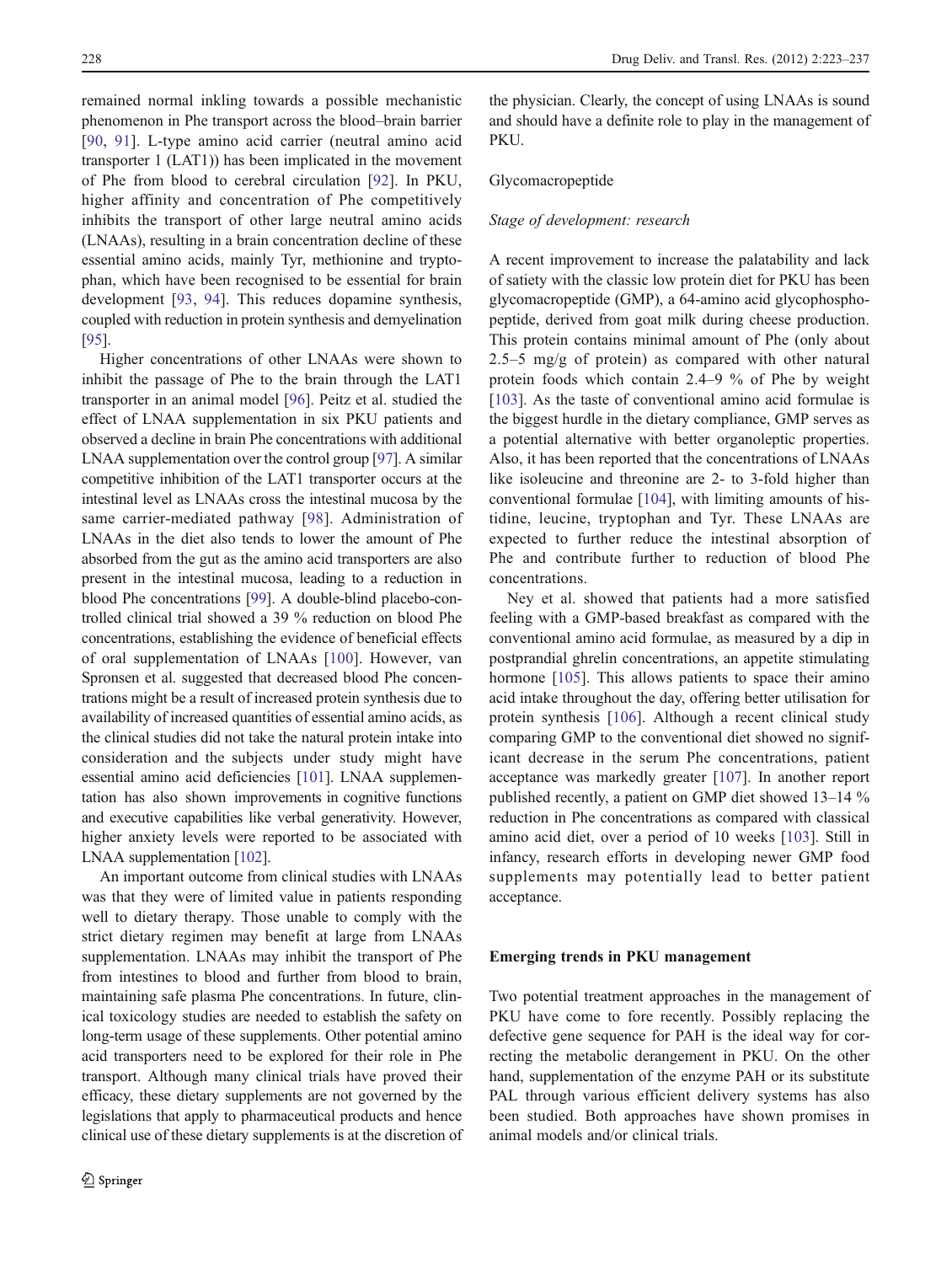## Gene therapy

## Stage of development: research

Ultimate treatment strategy for any genetic disorder would aim to solve the anomaly at the basic level. In PKU, liver transplant although being a desirable option, is not viable due to lack of donors and remains the choice only in very rare cases [\[108](#page-12-0)]. The possibility of replacing the mutated DNA sequence coding for PAH gene with a wild-type, non-mutant, copy of PAH gene, spells hope for PKU patients. Since the determination of the nucleotide sequence for the entire enzyme in 1985 [[2\]](#page-9-0) and further research on its expression at cellular level [\[109\]](#page-12-0), past two decades have seen intensive research efforts in the PKU mouse models using different modes of gene transfer.

Specific vector-mediated DNA integration in liver or muscle has been investigated, which has been supported by the availability of various kinds of vectors, including recombinant adenovirus [[110,](#page-12-0) [111](#page-12-0)] and recombinant adeno-associated virus vectors (rAAV) [\[112](#page-12-0)–[114\]](#page-12-0). Adenovirus vectors, although successful in correcting the liver PAH activity, have been reported to suffer from the drawback of immune rejection of adenovirus-transduced hepatocytes. On the other hand, rAAV vectors have demonstrated the ability to resist immune rejection and resulted in longer lasting liver PAH expression without the need for chromosomal integration [[9,](#page-9-0) [115](#page-12-0)]. They have also been reported to be safe [[116\]](#page-12-0).

Liver-directed gene transfer using various adenoassociated virus (AAV) vectors showed promise despite varying degrees of transduction efficiencies and gene expression levels within different serotypes. A compilation of various serotypes has been reported recently by Jacobs and Wang [\[115\]](#page-12-0). Although several serotypes, AAV1, AAV2, AAV5, AAV7, AAV8 and AAV9, were reported in literature for correction of various inborn errors of metabolism, only AAV2, AAV5 and AAV8 have been used in phenylketonuria.

A Pah<sup>enu2</sup> (PKU) mouse model (PAH-deficient strain), produced by chemical mutagenesis using N-ethyl-Nnitrosourea (ENU) [\[117\]](#page-12-0) was used in these studies. Earliest conceptual evidence in this arena was provided by the work of Cristiano et al. in 1993 [[118](#page-12-0)]. Fang et al. reported normalisation of serum Phe concentrations within 1 week and only 10–20 % of enzymatic activity was good enough to restore Phe concentrations [\[111](#page-12-0)]. Long-term correction of HPA using rAAV vector for transfecting murine PAH cDNA in PKU mouse showed significant improvement in locomotor activity and exploratory behaviour in a 12-month-old mouse [\[114](#page-12-0)]. The effect, however, persisted only in male mice, while females returned to the pretreatment levels. In these studies with rAAV vectors, two major shortcomings have been

recognised. Firstly, a higher dose of AAV vector is needed to correct the PKU phenotype and secondly, there is a gender-dependent effect, with female mice requiring higher doses [\[119\]](#page-12-0).

Pseudotyped rAAV vectors with AAV5 and AAV8 capsids from other species have been found to be more effective. Portal vein injection of AAV2/8 serotype has been demonstrated to stabilise serum Phe concentrations in  $Pah^{enu2}$  mouse models for up to 17 weeks [\[112\]](#page-12-0). Ding et al. pseudotyped the vectors with capsids from AAV serotype 8, resulting in a sex-independent decrease in Phe concentrations in PKU mouse [[120](#page-12-0)]. Rebuffat et al. investigated the hepatic PAH activity and Phe clearance upon intramuscular injection of rAAV2 pseudotype 1, 2 and 8 vectors. It was reported that long-term effects only existed with pseudotype 1 and 8. With type 8, Phe concentrations remained within the therapeutic range in males throughout the period of 1 year, whereas it started to rise at 8–10 months in females, although the increase was marginal and managed by either giving synthetic BH4 or administering a vector of another type to prevent immune response [\[121](#page-12-0)]. Yagi et al. constructed an AAV8 pseudotyped vector using a self complementary AAV genome. This resulted in efficient restoration of Phe concentrations over a period of 1 year, with a genderindependent effect [\[122](#page-12-0)]. This has been the longest period reported among the studies intending to correct the genetic defect.

Another interesting approach has been the application of gene therapy to muscle. However, as muscle is not the primary organ of Phe hydroxylation, the enzyme system has to be comprised of the additional enzymes and co factors in addition to PAH. Additional nucleotide sequences coding for BH4 synthesis and regeneration need to be added [\[123](#page-12-0)]. Ding et al. recently proposed an integrated Phe hydroxylating system composed of PAH as well as BH4 synthetic enzymes (guanosine triphosphate cyclohydrolase I and 6-pyruvoyltetrahydrobiopterin synthase). This was achieved by using a recombinant triple-cistronic AAV2 pseudotype 1 vector. A sustained and longer reduction in blood Phe concentrations was noticed with increase in pigmentation of skin [[124](#page-12-0)]. An advantage of this approach is the ease of access for vectors as compared with liver-directed gene therapy [[35\]](#page-10-0).

Recent advances in novel drug delivery systems, particularly using inhalational and transdermal routes have been explored for delivering genes. Transdermal protrusion array device which was used to successfully deliver luciferase reporter plasmids resulted in the expression of cells in the skin. They were also used to silence the reporter gene expression in skin [\[125](#page-12-0)]. Pearton et al. used silicon microneedles followed by application of pDNA hydrogels for mediating gene expression [[126](#page-12-0)]. In addition, spray-dried formulations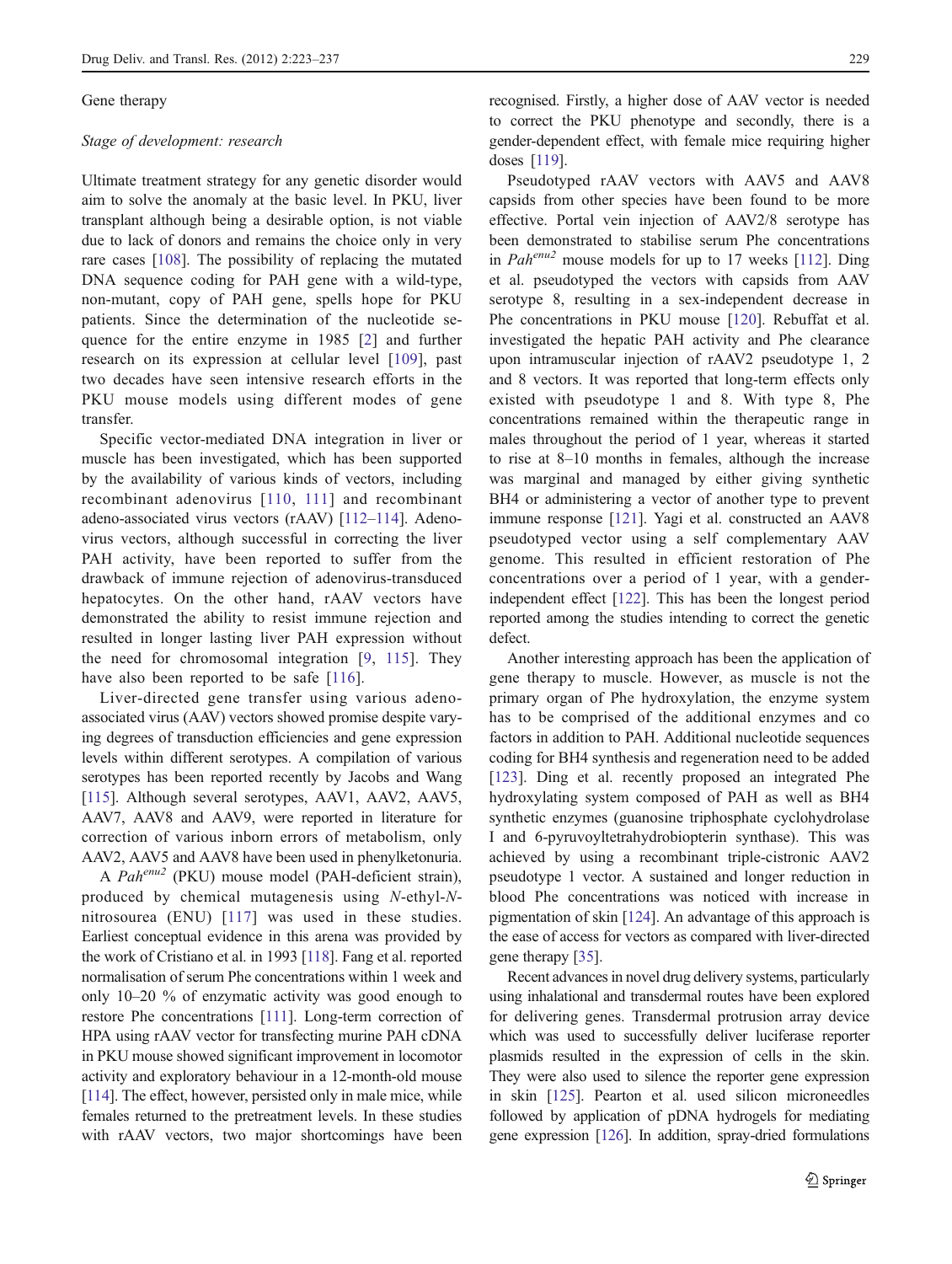of small interfering RNA have been prepared with the intention of delivering this molecule via the inhalational route [[127](#page-13-0)]. Such approaches may in future be applied for delivering gene therapeutics directed towards liver or muscle in the management of PKU.

Although there are some ethical issues surrounding the application of gene therapy, the concept is far more convincing. The conceptual evidences from animal studies for gene therapy of PKU have laid the foundation for what is expected to be the lasting solution for PKU patients. A consensual effort from several disciplines to ensure the efficacy and safety of this approach may have a profound outcome in the management of PKU.

## Enzyme therapy

#### Stage of development: clinical trials

Majority of metabolic diseases result from anomalies in the enzymatic function in the metabolic pathways [[128](#page-13-0)]. Enzyme replacement/substitution which offers a promising alternative has been investigated for various lysosomal storage disorders like Gaucher disease [\[129](#page-13-0), [130](#page-13-0)], Fabry disease [\[131](#page-13-0)], mucopolysaccharidosis [\[132](#page-13-0), [133](#page-13-0)] and Pompe disease [\[134\]](#page-13-0). Enzyme replacement therapy (ERT) employing enzyme glucocerebrosidase has been approved by FDA in the management of Gaucher disease [\[135](#page-13-0)]. Enzyme replacement in PKU is an appealing prospect as majority of the 560 mutations identified in the PAH gene lead to a dysfunctional enzyme [\[128](#page-13-0)].

Since PAH is the endogenous enzyme involved in Phe metabolism, it comes as a natural choice for enzyme based therapeutics in the management of PKU. Although propitious, protein-based therapeutics face several challenges such as immune rejection by circulating antibodies, short biological half life, rapid renal clearance and degradation by proteolytic enzymes [\[136](#page-13-0)]. Research efforts have thus been focussed on developing truncated forms of PAH, which retained their catalytic activities [\[137](#page-13-0)] or developing PEGylated forms to circumvent the immune response [\[138\]](#page-13-0). This has been encouraged by the recent approval of several PEGylated protein products by FDA [[136\]](#page-13-0). Gamez et al. PEGylated three recombinant forms of PAH and found them to be superior to their non-derivatised predecessors [[138](#page-13-0)].

Targeted delivery of protein drugs to a specific tissue has been utilised for long in eliminating pathogens or cancerous cells. Eavri and Lorberboum-Galski used a novel targeted approach by tagging PAH to certain small peptides or homing ligands called as protein transduction domains [\[128](#page-13-0)]. They constructed PAH-fusion proteins with HIV transactivator of transcriptor peptide and human hepatocyte growth factor and noticed that these internalised in the liver and reduced Phe concentrations in a healthy C57BL mouse model. They postulated that this reduction will be even stronger in PKU mouse models since Phe concentrations are several order higher in magnitude. Also, this approach helps to reduce the circulation time of the enzyme in the blood, thus reducing the possibility of immune rejection. However, large-scale isolation and purification of PAH and its short half life is a concern [[139,](#page-13-0) [140](#page-13-0)]. Moreover, PAH is not an autocatalytic enzyme and requires several co-factors to function [[141](#page-13-0)]. This makes the therapy quite complex and challenging as maintaining a multi-component enzyme system in a stable state is a herculean task.

Another viable option is to use an enzyme substitute that works in a similar fashion, but does not have complex co-factor requirements. PAL (EC 4.3.1.5), a non-mammalian enzyme is usually found in plants [[142](#page-13-0)]. It is a key enzyme in plant metabolism and mainly involved in defence processes [\[143\]](#page-13-0). It can also be isolated from fungi [\[144](#page-13-0)] and yeast [[145](#page-13-0)–[147](#page-13-0)], where it plays a catabolic role in providing nutritional sources of carbon and nitrogen [[148\]](#page-13-0). It is an autocatalytic protein that can convert excess of systemic Phe to trans-cinnamic acid (t-CA) and ammonia via a nonoxidative deamination process [\[145\]](#page-13-0) (Fig. [4\)](#page-8-0). Trans-cinnamic acid can be converted to benzoic acid in the liver and excreted in the urine as hippurate. The levels of ammonia generated are metabolically insignificant [[149,](#page-13-0) [150](#page-13-0)]. A shortcoming over PAH ERT is that Tyr will have to be supplemented in the diet as PAL metabolises Phe to t-CA instead of Tyr [[36](#page-10-0)]. Also, PAL is highly antigenic and is cleared rapidly from the body [[151\]](#page-13-0). So a suitable drug delivery system to deliver this therapeutic enzyme must heed attention to these concerns.

Immobilised PAL was first used in 1978 by Ambrus et al. in PAL reactors made of nylon used as arteriovenous shunts in dog and monkey, whereby they demonstrated decrease in blood Phe concentrations over a short period of time. Such a system appeared to be complicated for regular therapeutic use in young children, who are the recipients of PKU therapy. Intravenous injection, although invasive, seems to be an ideal route for proteolysis prone enzymatic drugs. However trials with intravenous ERT in cases of other metabolic disorders, such as acatalasemia, resulted in immune response and accumulation of the drug [[152](#page-13-0)].

Oral administration of drugs is the most convenient and accepted route of drug administration [[153\]](#page-13-0) but poses numerous challenges for protein drugs [\[154](#page-13-0)]. Earliest of the studies using microencapsulated PAL were reported by Bourget and Chang who immobilised the enzyme in semipermeable microcapsules [[139,](#page-13-0) [155\]](#page-13-0). They demonstrated a decrease in serum Phe concentrations in experimentally induced PKU rats. A concern in microencapsulation of PAL has been the low encapsulation efficiencies in the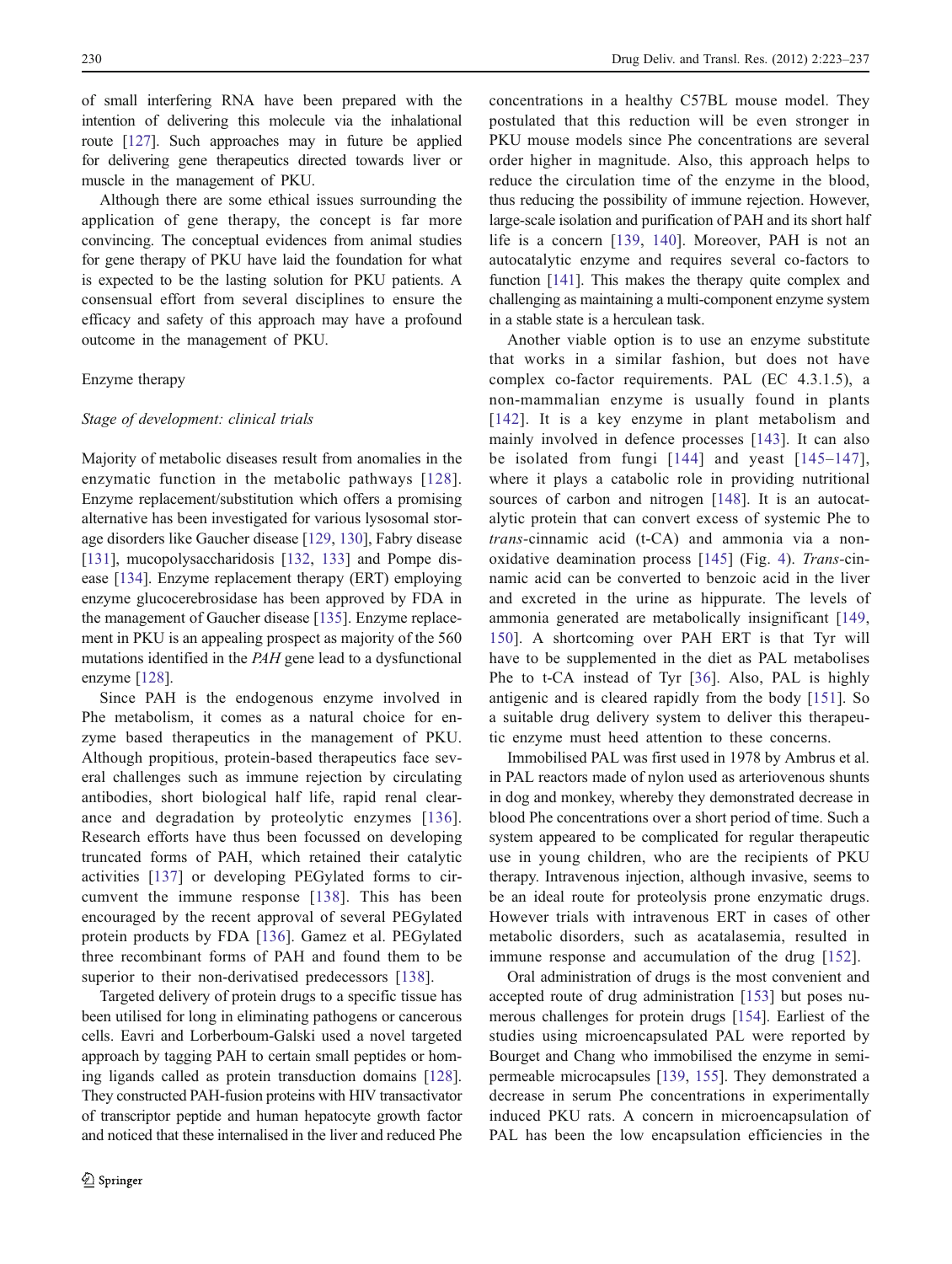

<span id="page-8-0"></span>Fig. 4 Metabolic deamination of L-phenylalanine to tran-cinnamic acid and trace ammonia in presence of phenylalanine ammonia lyase (PAL). The process does not require a co-factor as opposed to Phe

polymers used, with researchers reporting as low as 23 % [\[156](#page-13-0)]. Shah et al. demonstrated a method to increase the encapsulation efficiency and activity in cellulose nitrate microcapsules. Purified protein was radio-iodinated and after concentrating the polymer in solution, optimizing the stirring speed and aqueous: organic phase ratio, the reformulated microcapsules attained encapsulation efficiencies in the range of 80 % [[157\]](#page-13-0).

Until 1990, inducing HPA by injecting substrates (p-chlorophenylalanine/Phe) that inhibit PAH activity was used in most of the studies [[158](#page-13-0)]. This did not ideally represent human PKU condition as the results could be affected by these inhibitors. A revolutionary innovation was the development of chemical mutagenesis using ethylnitrosourea (ENU)-induced PKU in mouse by McDonald et al. [[117,](#page-12-0) [159](#page-13-0)]. Most of the studies then onwards have employed this PKU mouse model for a better estimation of the efficiency of delivery systems. Safos et al. were the first to report the efficiency of oral microencapsulated PAL in PKU mouse model [[160](#page-13-0)].

The slow progress in this area until the turn of the twenty-first century was due to lack of the quantity of enzyme available to researchers. Most of the research was focussed on PAL isolated from Rhodotorula glutinis [\[145\]](#page-13-0), which yielded low amounts of PAL. Efforts in increasing the yield revolved around developing mutated yeast strains (Rhodotorula rubra and Rhodotorula gra-minis) which expressed higher levels of PAL [\[147,](#page-13-0) [161](#page-13-0)]. Expression in Escherichia coli of entire PAL gene from Rhodosporidium toruloides was carried out by Orum and Rasmussen, which paved a way for large scale isolation of PAL and intensified the research in enzyme replacement management of PKU [\[162](#page-13-0)]. Sarkissian et al. developed a PAL gene construct with a high expression promoter in E. coli [\[163\]](#page-13-0) to fabricate an oral formulation (PAL protected in E. coli and with aprotinin, a protease inhibitor) as well as intraperitoneal formulations, which showed significant improvements in Phe profiles in PKU mouse. They also reported a heteroallelic mouse model to characterise mild, moderate and severe PKU conditions and have a better correlation for studying various classes of PKU [\[164\]](#page-13-0).

Albeit the better results obtained in these studies, the pharmacological effect was not sustained due to protein degradation, elimination or immunogenic response by hydroxylation by PAH. This has led to PAL entering clinical trial phase, and the results are anticipated in early 2012

generated antibodies. Wang et al. reported a structural modification approach by controlled proteolysis of PAL. They also reported PEGylation of PAL to reduce the immunogenicity and prolong the action of the drug. Prolonged reduction in Phe concentrations were noticed compared with non-PEGylated PAL at equivalent doses [[165](#page-13-0)]. Similar PEGylation approach was reported by Gamez et al., with benefits of retention of catabolic activity of PAL [\[166](#page-14-0)]. Ikeda et al. used PAL derived from parsley (Petroselinum crispum) and PEGylated it with  $PEG_2$  [2,4-bis(O-methoxypolyethyleneglycol)-6chloro-striazine]. Similar results of higher circulation time and reduction in plasma Phe were observed [[167\]](#page-14-0).

In the quest for more efficacious alternatives of PAL, Moffitt et al. identified PAL in the genomes of two cyanobacterial species, Anabaena variabilis and Nostoc punctiforme [\[168](#page-14-0)]. They demonstrated that these cyanobacterial PALs were 20 % smaller than eukaryotic PALs but presented similar selectivity and kinetic activity for Phe. They were found to be structurally similar to PAL derived from parsley and yeast. However, it was observed that truncated forms wild type A. variabilis PAL (AvPAL) did not crystallise and aggregate readily. Wang et al. engineered AvPAL double-mutant PAL from bacteria A. variabilis which was shown to be superior to wild type AvPAL [[169\]](#page-14-0). The AvPAL double-mutant C503S/C565S has been reported to be the most thermally stable and offered highest resistance to protease among the PAL derived from different species of cyanobacteria, fungi, yeasts and parsley [[170](#page-14-0)]. Although AvPAL does not possess high specificity, it has been reported to be highly stable, which is a desirable virtue for protein therapeutics [\[170](#page-14-0)]. PEGylation of AvPAL resulted in negation of the immune response and a dose-dependent reduction of Phe concentration were observed in brain and blood over a period of more than 3 months. Hypopigmentation and weight loss associated with PKU were also alleviated [[170\]](#page-14-0).

Kang et al. developed an oral formulation for AvPAL by three different strategies. At first, they utilised a site-directed mutagenesis of a specific site on the enzyme (double-mutant AvPAL) to produce a triple mutant AvPAL (TM-AvPAL), which has an increased resistance to proteolytic enzymes of the gut. In the second approach, TM-AvPAL was used in a microencapsulation process to entrap the enzyme in silica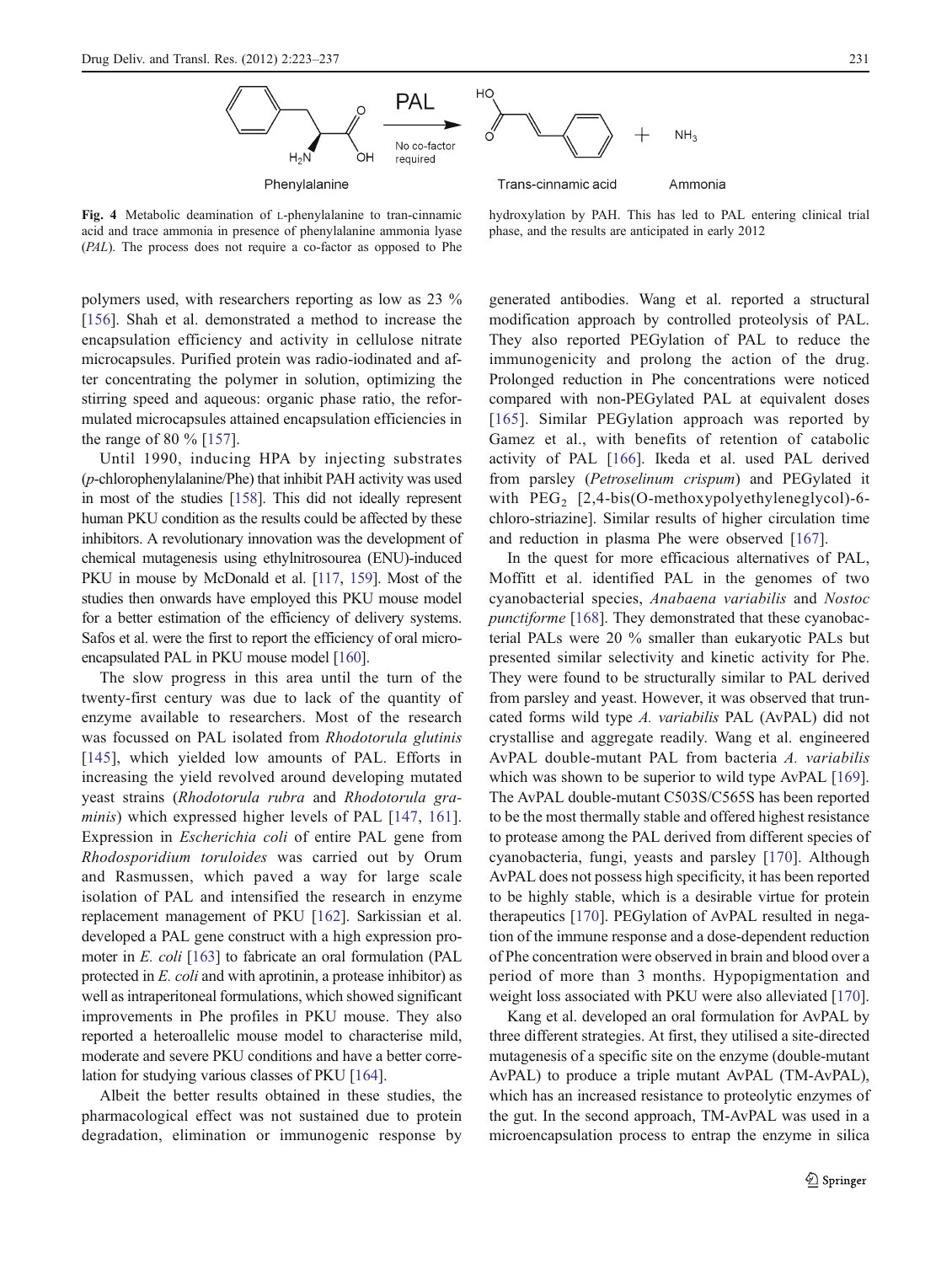<span id="page-9-0"></span>gel matrix to shield it from the adverse environment in the stomach and intestines. The third approach involved classical PEGylation of the AvPAL lysine residues to reduce their susceptibility to trypsin [\[171\]](#page-14-0). They have recently demonstrated the efficacy of PEGylated TM-AvPAL in PKU mouse model, observing 40 % reduction in Phe concentrations, terming it as the most effective PAL formulation [\[172\]](#page-14-0). Clinical trials in humans using this PEGylated formulation are in progress. The ongoing trials are aimed at evaluating the human dose, safety, efficacy and tolerability of regular subcutaneous administration of recombinant AvPAL [\[34\]](#page-10-0). One of the trials has recently concluded but the results are yet to be released.

Other approaches have also been investigated for developing suitable ERT dosage forms for PAL. Liu et al. transformed PAL cDNA from parsley in E. coli. A 2.2 Kb fragment of PAL cDNA was then subcloned and expressed in Lactococcus lactis [\[173](#page-14-0)], which is known to be a bacteria beneficial to small intestine, making it ideal for an oral dosage form. They used several vectors for cloning and demonstrated different expression levels. Two formulations, original L. lactis bacteria and enteric coated microcapsules, were used in two groups of rats and all of them lowered Phe concentrations, more so in the enteric coated treatment group, showing that the bacteria formulation was susceptible to gastric environment. Zhang et al. have encapsulated L. lactis in Ca-alginate microparticles showing retention of 92.9 % activity [\[174](#page-14-0)].

One of the concerns for protein drugs still remains in their vulnerability to harsh acidic and enzymatic challenges in the gastric environment or the high rate of immunogenic response generated when administered through the parenteral route. Transdermal and inhalational routes have provided viable alternatives for delivering protein drugs such as enzymes and vaccines [\[175](#page-14-0), [176](#page-14-0)]. Dubey and Kalia demonstrated the iontophoretic delivery of ribonuclease T1 through intact skin [\[175](#page-14-0)]. There have been several reports showing the delivery of insulin through inhalational routes [\[177](#page-14-0), [178\]](#page-14-0). All these are encouraging prospects and further research in development of efficient drug delivery systems and exploration of other routes of enzymatic delivery may bring hope to PKU patients as well.

## Conclusions

Although PKU patients still face the difficulty in adjusting to the unsavoury diet and lack of efficient therapeutic systems, the future of PKU therapeutics appears bright. Looking back, considerable success has been achieved in the management of PKU ranging from the neonatal screening methods to modifications and continual improvements in the dietary components. Tetrahydrobiopterin supplements have improved clinical profiles in BH4-dependent PKU

patients and the future calls to find economical alternatives for this important co-factor. Development of diets based on LNAAs and glycomacropeptide, though a minor component in PKU management, could potentially reduce the restrictions in the classical PKU diet. On the other hand, many studies have been done on gene and enzyme replacement therapies. Complex enzyme systems tagged to recombinant vectors (e.g. pseudotyped rAAV vectors) have already provided proof of concept for the feasibility of genetic correction. Enzymatic therapy may become a viable therapeutic option when effective drug delivery systems can be developed. Translational research with inputs from both clinicians and drug delivery scientists will help to address the current limitations. Conclusively, the prospects of PKU management exhibit considerable promise.

Conflict of interests The authors declare no conflict of interests.

#### References

- 1. Christ SE. Asbjorn Folling and the discovery of phenylketonuria. J Hist Neurosci. 2003;12(1):44–54.
- 2. Kwok SC, Ledley FD, DiLella AG, Robson KJ, Woo SL. Nucleotide sequence of a full-length complementary DNA clone and amino acid sequence of human phenylalanine hydroxylase. Biochemistry. 1985;24(3):556–61.
- 3. Scriver CR, Waters PJ, Sarkissian C, Ryan S, Prevost L, Cote D, et al. PAHdb: a locus-specific knowledgebase. Hum Mutat. 2000;15(1):99–104.
- 4. Scriver CR, Hurtubise M, Konecki D, Phommarinh M, Prevost L, Erlandsen H, et al. PAHdb 2003: what a locus-specific knowledgebase can do. Hum Mutat. 2003;21(4):333–44.
- 5. Kaufman S. A model of human phenylalanine metabolism in normal subjects and in phenylketonuric patients. Proc Natl Acad Sci USA. 1999;96(6):3160–4.
- 6. Daubner SC, Le T, Wang S. Tyrosine hydroxylase and regulation of dopamine synthesis. Arch Biochem Biophys. 2011;508(1):1– 12.
- 7. Kim W, Erlandsen H, Surendran S, Stevens RC, Gamez A, Michols-Matalon K, et al. Trends in enzyme therapy for phenylketonuria. Mol Ther. 2004;10(2):220–4.
- 8. de Baulny HO, Abadie V, Feillet F, de Parscau L. Management of phenylketonuria and hyperphenylalaninemia. J Nutr. 2007;137(6 Suppl 1):1561S–3S. discussion 1573S–1575S.
- 9. Harding CO. Progress toward cell-directed therapy for phenylketonuria. Clin Genet. 2008;74(2):97–104.
- 10. Heintz C, Troxler H, Martinez A, Thony B, Blau N. Quantification of phenylalanine hydroxylase activity by isotope-dilution liquid chromatography-electrospray ionization tandem mass spectrometry. Mol Genet Metab. 2012;105(4):559–65.
- 11. Thony B, Blau N. Mutations in the BH4-metabolizing genes GTP cyclohydrolase I, 6-pyruvoyl-tetrahydropterin synthase, sepiapterin reductase, carbinolamine-4a-dehydratase, and dihydropteridine reductase. Hum Mutat. 2006;27(9):870–8.
- 12. Sarkissian CN, Scriver CR, Mamer OA. Measurement of phenyllactate, phenylacetate, and phenylpyruvate by negative ion chemical ionization-gas chromatography/mass spectrometry in brain of mouse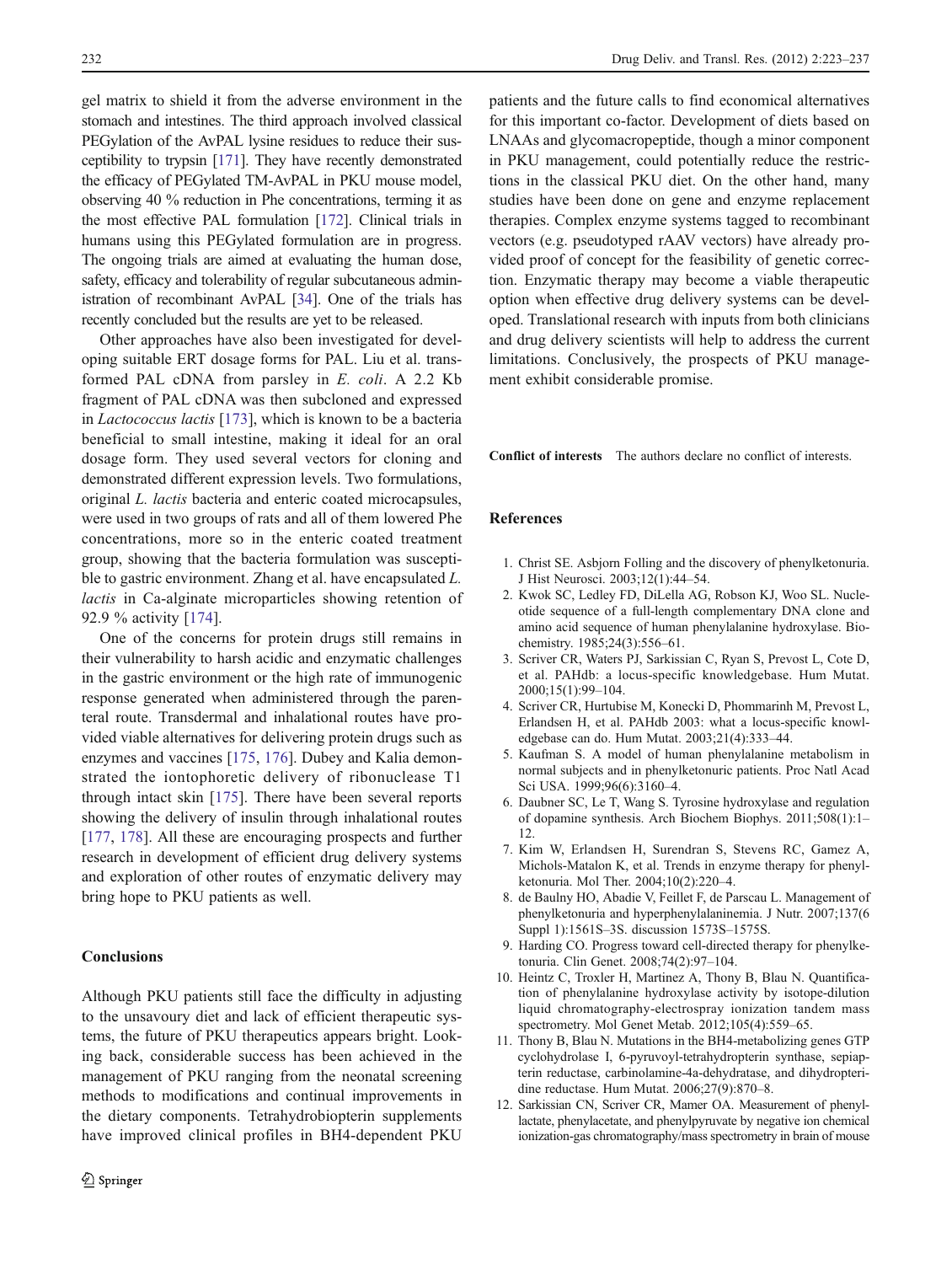<span id="page-10-0"></span>genetic models of phenylketonuria and non-phenylketonuria hyperphenylalaninemia. Anal Biochem. 2000;280(2):242–9.

- 13. Eavri R, Lorberboum-Galski H. Novel approaches to the therapy of phenylketonuria. Ann Nestle. 2010;68(2):70–7.
- 14. Sanayama Y, Okano Y, Nagasaka H, Takayanagi M, Ohura T, Sakamoto O, et al. Experimental evidence that phenylalanine is strongly associated to oxidative stress in adolescents and adults with phenylketonuria. Mol Genet Metab. 2011;103(3):220–5.
- 15. Williams RA, Mamotte CD, Burnett JR. Phenylketonuria: an inborn error of phenylalanine metabolism. Clin Biochem Rev. 2008;29(1):31–41.
- 16. van Spronsen FJ. Phenylketonuria: a 21st century perspective. Nat Rev Endocrinol. 2010;6(9):509–14.
- 17. Anonymous. Recommendations on the dietary management of phenylketonuria. Report of Medical Research Council Working Party on Phenylketonuria. Arch Dis Child. 1993;68(3):426–7.
- 18. Burgard P, Bremer HJ, Buhrdel P, Clemens PC, Monch E, Przyrembel H, et al. Rationale for the German recommendations for phenylalanine level control in phenylketonuria 1997. Eur J Pediatr. 1999;158(1):46–54.
- 19. Schweitzer-Krantz S, Burgard P. Survey of national guidelines for the treatment of phenylketonuria. Eur J Pediatr. 2000;159 Suppl 2:S70–3.
- 20. Feillet F, van Spronsen FJ, MacDonald A, Trefz FK, Demirkol M, Giovannini M, et al. Challenges and pitfalls in the management of phenylketonuria. Pediatrics. 2010;126(2):333–41.
- 21. Blau N, van Spronsen FJ, Levy HL. Phenylketonuria. Lancet. 2010;376(9750):1417–27.
- 22. Bickel H, Gerrard J, Hickmans EM. Influence of phenylalanine intake on phenylketonuria. Lancet. 1953;265(6790):812.
- 23. Guthrie R, Susi A. A simple phenylalanine method for detecting phenylketonuria in large populations of newborn infants. Pediatrics. 1963;32:338–43.
- 24. Bodamer OA. Screening for phenylketonuria. Ann Nestle. 2010;68(2):53–7.
- 25. Millington DS, Kodo N, Norwood DL, Roe CR. Tandem mass spectrometry: a new method for acylcarnitine profiling with potential for neonatal screening for inborn errors of metabolism. J Inherit Metab Dis. 1990;13(3):321–4.
- 26. Levy H, Burton B, Cederbaum S, Scriver C. Recommendations for evaluation of responsiveness to tetrahydrobiopterin (BH(4)) in phenylketonuria and its use in treatment. Mol Genet Metab. 2007;92(4):287–91.
- 27. Blau N, Belanger-Quintana A, Demirkol M, Feillet F, Giovannini M, MacDonald A, et al. Optimizing the use of sapropterin (BH (4)) in the management of phenylketonuria. Mol Genet Metab. 2009;96(4):158–63.
- 28. Ponzone A, Guardamagna O, Spada M, Ferraris S, Ponzone R, Kierat L, et al. Differential diagnosis of hyperphenylalaninaemia by a combined phenylalanine-tetrahydrobiopterin loading test. Eur J Pediatr. 1993;152(8):655–61.
- 29. Blau N, Hennermann JB, Langenbeck U, Lichter-Konecki U. Diagnosis, classification, and genetics of phenylketonuria and tetrahydrobiopterin (BH4) deficiencies. Mol Genet Metab. 2011;104(Suppl):S2–9.
- 30. Jaggi L, Zurfluh MR, Schuler A, Ponzone A, Porta F, Fiori L, et al. Outcome and long-term follow-up of 36 patients with tetrahydrobiopterin deficiency. Mol Genet Metab. 2008;93(3):295–305.
- 31. Millington DS, Sista R, Eckhardt A, Rouse J, Bali D, Goldberg R, et al. Digital microfluidics: a future technology in the newborn screening laboratory? Semin Perinatol. 2010;34(2):163-9.
- 32. Burton BK. Inborn errors of metabolism in infancy: a guide to diagnosis. Pediatrics. 1998;102(6):E69.
- 33. American College of Medical Genetics and Genomics (ACMG). 2011. [http://www.acmg.net/StaticContent/ACT/Algorithms/Visio-](http://www.acmg.net/StaticContent/ACT/Algorithms/Visio-Phenylalanine.pdf)[Phenylalanine.pdf.](http://www.acmg.net/StaticContent/ACT/Algorithms/Visio-Phenylalanine.pdf) Accessed 6 July 2011.
- 34. National Institutes of Health (NIH) US. 2011. [http://www.cli](http://www.clinicaltrials.gov/ct2/results?term=Phenylketonuria+AND+phenylalanine+ammonia+lyase)[nicaltrials.gov/ct2/results?term](http://www.clinicaltrials.gov/ct2/results?term=Phenylketonuria+AND+phenylalanine+ammonia+lyase)=[Phenylketonuria+AND+](http://www.clinicaltrials.gov/ct2/results?term=Phenylketonuria+AND+phenylalanine+ammonia+lyase) [phenylalanine+ammonia+lyase](http://www.clinicaltrials.gov/ct2/results?term=Phenylketonuria+AND+phenylalanine+ammonia+lyase). Accessed 26 April 2012.
- 35. van Spronsen FJ, Enns GM. Future treatment strategies in phenylketonuria. Mol Genet Metab. 2010;99 Suppl 1:S90–5.
- 36. Sarkissian CN, Gamez A, Scriver CR. What we know that could influence future treatment of phenylketonuria. J Inherit Metab Dis. 2009;32(1):3–9.
- 37. Sarkissian CN, Gamez A. Phenylalanine ammonia lyase, enzyme substitution therapy for phenylketonuria, where are we now? Mol Genet Metab. 2005;86 Suppl 1:S22–6.
- 38. Woolf LI, Griffiths R, Moncrieff A. Treatment of phenylketonuria with a diet low in phenylalanine. Br Med J. 1955;1(4905):57–64.
- 39. Armstrong MD, Tyler FH. Studies on phenylketonuria. I. Restricted phenylalanine intake in phenylketonuria. J Clin Invest. 1955;34(4):565–80.
- 40. Smith I, Wolff OH. Natural history of phenylketonuria and influence of early treatment. Lancet. 1974;2(7880):540–4.
- 41. Mikoluc B, Witalis E, Jastrzebska-Piotrowska J, Wojcicka-Bartlomiejczyk B, Nowacka M, Starostecka E, et al. Diet compliance in patients with phenylketonuria (PKU)—influencing factors. J Inherit Metab Dis. 2006;29:51.
- 42. MacDonald A. Diet and compliance in phenylketonuria. Eur J Pediatr. 2000;159:S136–41.
- 43. Walter JH, White FJ, Hall SK, MacDonald A, Rylance G, Boneh A, et al. How practical are recommendations for dietary control in phenylketonuria? Lancet. 2002;360(9326):55–7.
- 44. Cotugno G, Nicolo R, Cappelletti S, Goffredo B, Dionisi Vici C, Di Ciommo V. Adherence to diet and quality of life in patients with phenylketonuria. Acta Paediatr. 2011;100(8):1144–9.
- 45. Simon E, Schwarz M, Roos J, Dragano N, Geraedts M, Siegrist J, et al. Evaluation of quality of life and description of the sociodemographic state in adolescent and young adult patients with phenylketonuria (PKU). Health Qual Life Outcomes. 2008;6:25.
- 46. Landolt MA, Nuoffer JM, Steinmann B, Superti-Furga A. Quality of life and psychologic adjustment in children and adolescents with early treated phenylketonuria can be normal. J Pediatr. 2002;140(5):516–21.
- 47. ten Hoedt AE, de Sonneville LM, Francois B, ter Horst NM, Janssen MC, Rubio-Gozalbo ME, et al. High phenylalanine levels directly affect mood and sustained attention in adults with phenylketonuria: a randomised, double-blind, placebo-controlled, crossover trial. J Inherit Metab Dis. 2011;34(1):165–71.
- 48. Mutze U, Roth A, Weigel JF, Beblo S, Baerwald CG, Buhrdel P, et al. Transition of young adults with phenylketonuria from pediatric to adult care. J Inherit Metab Dis. 2011;34(3):701–9.
- 49. Smith I, Beasley MG, Ades AE. Intelligence and quality of dietary treatment in phenylketonuria. Arch Dis Child. 1990;65  $(5):472-8.$
- 50. Acosta PB, Yannicelli S, Singh T, Eisas LJ, Kennedy MJ, Bernstein L, et al. Intake and blood levels of fatty acids in treated patients with phenylketonuria. J Pediatr Gastr Nutr. 2001;33(3):253–9.
- 51. Acosta PB, Yannicelli S, Singh R, Mofidi S, Steiner R, DeVincentis E, et al. Nutrient intakes and physical growth of children with phenylketonuria undergoing nutrition therapy. J Am Diet Assoc. 2003;103(9):1167–73.
- 52. Acosta PB, Yannicelli S, Singh RH, Elsas LJ, Mofidi S, Steiner RD. Iron status of children with phenylketonuria undergoing nutrition therapy assessed by transferrin receptors. Genet Med. 2004;6(2):96–101.
- 53. Schwahn B, Mokov E, Scheidhauer K, Lettgen B, Schonau E. Decreased trabecular bone mineral density in patients with phenylketonuria measured by peripheral quantitative computed tomography. Acta Paediatr. 1998;87(1):61–3.
- 54. Cockburn F, Clark BJ, Caine EA, Harvie A, Farquharson J, Jamieson EC, et al. Fatty acids in the stability of neuronal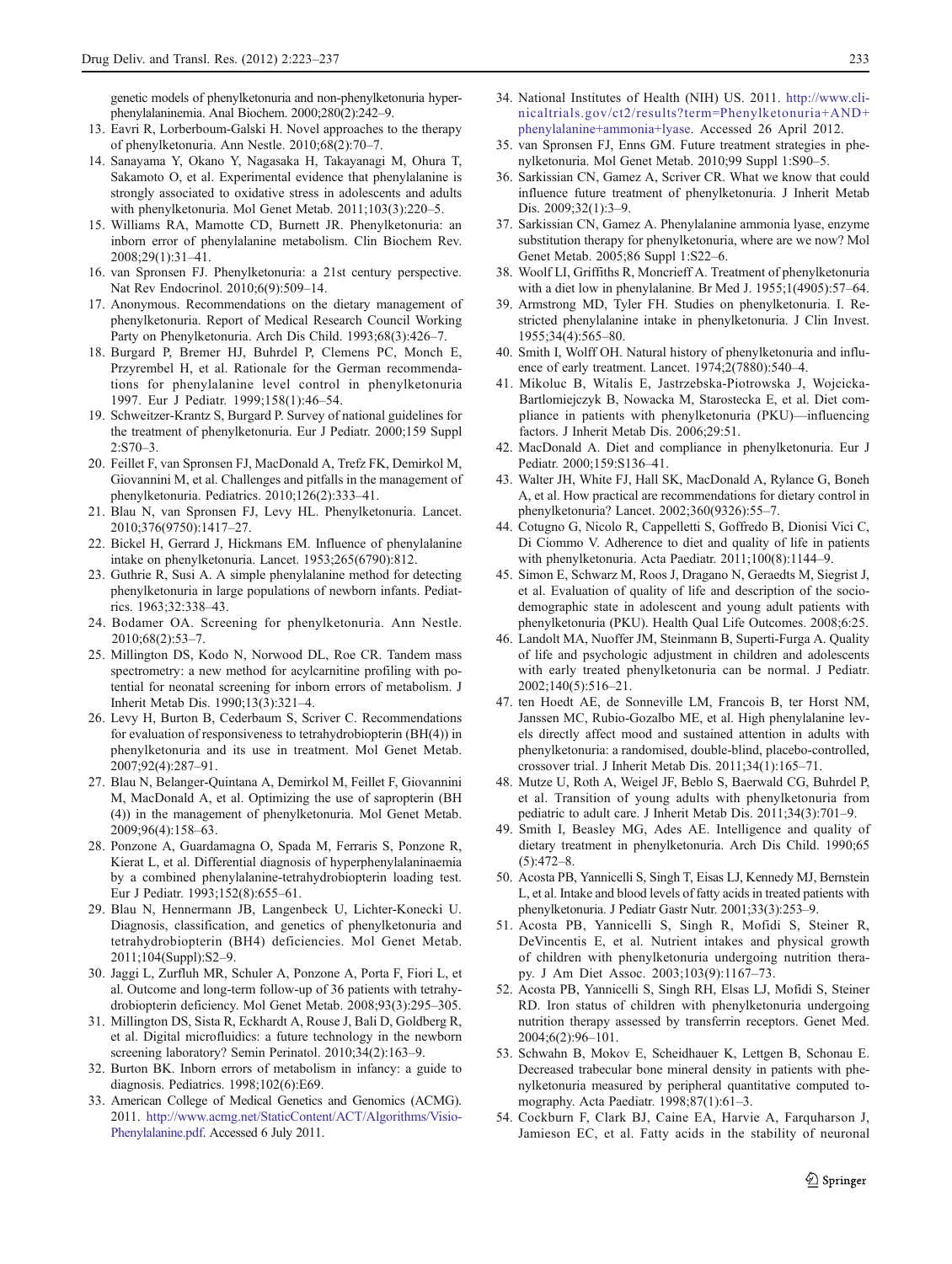<span id="page-11-0"></span>membrane: relevance to PKU. Int Pediatr. 1996;11(1):56–

- 60. 55. Koch R, Hanley W, Levy H, Matalon R, Rouse B, Trefz F, et al. Maternal phenylketonuria: an international study. Mol Genet Metab. 2000;71(1–2):233–9.
- 56. Cockburn F, Clark BJ. Recommendations for protein and amino acid intake in phenylketonuric patients. Eur J Pediatr. 1996;155: S125–9.
- 57. National Institutes of Health Consensus Development Panel. National Institutes of Health Consensus Development Conference Statement: phenylketonuria: screening and management, October 16–18, 2000. Pediatrics. 2001;108(4):972–82.
- 58. Werner ER, Blau N, Thony B. Tetrahydrobiopterin: biochemistry and pathophysiology. Biochem J. 2011;438(3):397–414.
- 59. Blaskovics MS, Schaeffl GE, Hack S. Phenylalaninaemia differential diagnosis. Arch Dis Child. 1974;49(11):835–43.
- 60. Longo N. Disorders of biopterin metabolism. J Inherit Metab Dis. 2009;32(3):333–42.
- 61. Blau N, Thöny B, Cotton RGH, Hyland K. Disorders of tetrahydrobiopterin and related biogenic amines. In: Scriver CR, Beaudet AL, Sly WS, Valle D, Childs B, Vogelstein B, editors. The Metabolic and Molecular Bases of Inherited Disease. New York: McGraw-Hill; 2001. p. 1725–76.
- 62. Blau N, Thony B, Spada M, Ponzone A. Tetrahydrobiopterin and inherited hyperphenylalaninemias. Turkish J Pediatr. 1996;38  $(1):19-35.$
- 63. Danks DM, Bartholome K, Clayton BE. Malignant hyperphenylalaninaemia. Current status (June 1977). J Inherit Metab Dis. 1978;1(2):49–53.
- 64. Kure S, Hou DC, Ohura T, Iwamoto H, Suzuki S, Sugiyama N, et al. Tetrahydrobiopterin-responsive phenylalanine hydroxylase deficiency. J Pediatr. 1999;135(3):375–8.
- 65. Muntau AC, Roschinger W, Habich M, Demmelmair H, Hoffmann B, Sommerhoff CP, et al. Tetrahydrobiopterin as an alternative treatment for mild phenylketonuria. New Engl J Med. 2002;347(26):2122–32.
- 66. Blau N, Erlandsen H. The metabolic and molecular bases of tetrahydrobiopterin-responsive phenylalanine hydroxylase deficiency. Mol Genet Metab. 2004;82(2):101–11.
- 67. Gersting SW, Kemter KF, Staudigl M, Messing DD, Danecka MK, Lagler FB, et al. Loss of function in phenylketonuria is caused by impaired molecular motions and conformational instability. Am J Hum Genet. 2008;83(1):5–17.
- 68. Erlandsen H, Pey AL, Gamez A, Perez B, Desviat LR, Aguado C, et al. Correction of kinetic and stability defects by tetrahydrobiopterin in phenylketonuria patients with certain phenylalanine hydroxylase mutations. Proc Natl Acad Sci USA. 2004;101 (48):16903–8.
- 69. Kure S, Sato K, Fujii K, Aoki Y, Suzuki Y, Kato S, et al. Wildtype phenylalanine hydroxylase activity is enhanced by tetrahydrobiopterin supplementation in vivo: an implication for therapeutic basis of tetrahydrobiopterin-responsive phenylalanine hydroxylase deficiency. Mol Genet Metab. 2004;83(1–2):150–6.
- 70. Muntau AC, Gersting SW. Phenylketonuria as a model for protein misfolding diseases and for the development of next generation orphan drugs for patients with inborn errors of metabolism. J Inherit Metab Dis. 2010;33(6):649–58.
- 71. Aguado C, Perez B, Ugarte M, Desviat LR. Analysis of the effect of tetrahydrobiopterin on PAH gene expression in hepatoma cells. FEBS Lett. 2006;580(7):1697–701.
- 72. Pey AL, Perez B, Desviat LR, Martinez MA, Aguado C, Erlandsen H, et al. Mechanisms underlying responsiveness to tetrahydrobiopterin in mild phenylketonuria mutations. Hum Mutat. 2004;24 (5):388–99.
- 73. Pey AL, Ying M, Cremades N, Velazquez-Campoy A, Scherer T, Thony B, et al. Identification of pharmacological chaperones as

potential therapeutic agents to treat phenylketonuria. J Clin Invest. 2008;118(8):2858-67.

- 74. Perez B, Desviat LR, Gomez-Puertas P, Martinez A, Stevens RC, Ugarte M. Kinetic and stability analysis of PKU mutations identified in BH4-responsive patients. Mol Genet Metab. 2005;86 Suppl 1:S11–6.
- 75. Ames BN, Elson-Schwab I, Silver EA. High-dose vitamin therapy stimulates variant enzymes with decreased coenzyme binding affinity (increased K-m): relevance to genetic disease and polymorphisms. Am J Clin Nutr. 2002;75(4):616–58.
- 76. Hegge KA, Horning KK, Peitz GJ, Hegge K. Sapropterin: a new therapeutic agent for phenylketonuria. Ann Pharmacother. 2009;43(9):1466–73.
- 77. Levy HL, Milanowski A, Chakrapani A, Cleary M, Lee P, Trefz FK, et al. Efficacy of sapropterin dihydrochloride (tetrahydrobiopterin, 6R-BH4) for reduction of phenylalanine concentration in patients with phenylketonuria: a phase III randomised placebocontrolled study. Lancet. 2007;370(9586):504–10.
- 78. Burton BK, Grange DK, Milanowski A, Vockley G, Feillet F, Crombez EA, et al. The response of patients with phenylketonuria and elevated serum phenylalanine to treatment with oral sapropterin dihydrochloride (6R-tetrahydrobiopterin): a phase II, multicentre, open-label, screening study. J Inherit Metab Dis. 2007;30(5):700–7.
- 79. Giugliani L, Sitta A, Vargas CR, Santana-da-Silva LC, Nalin T, Saraiva-Pereira ML, et al. Tetrahydrobiopterin responsiveness of patients with phenylalanine hydroxylase deficiency. J Pediatr (Rio J). 2011;87(3):245–51.
- 80. Sanford M, Keating GM. Sapropterin a review of its use in the treatment of primary hyperphenylalaninaemia. Drugs. 2009;69 (4):461–76.
- 81. Burton BK, Nowacka M, Hennermann JB, Lipson M, Grange DK, Chakrapani A, et al. Safety of extended treatment with sapropterin dihydrochloride in patients with phenylketonuria: results of a phase 3b study. Mol Genet Metab. 2011;103(4):315–22.
- 82. MacDonald A, Ahring K, Dokoupil K, Gokmen-Ozel H, Lammardo AM, Motzfeldt K, et al. Adjusting diet with sapropterin in phenylketonuria: what factors should be considered? Br J Nutr. 2011;106(2):175–82.
- 83. Burton BK, Bausell H, Katz R, Laduca H, Sullivan C. Sapropterin therapy increases stability of blood phenylalanine levels in patients with BH4-responsive phenylketonuria (PKU). Mol Genet Metab. 2010;101(2–3):110–4.
- 84. Burton BK, Adams DJ, Grange DK, Malone JI, Jurecki E, Bausell H, et al. Tetrahydrobiopterin therapy for phenylketonuria in infants and young children. J Pediatr. 2011;158(3):410–5.
- 85. Trefz FK, Burton BK, Longo N, Casanova MM, Gruskin DJ, Dorenbaum A, et al. Efficacy of sapropterin dihydrochloride in increasing phenylalanine tolerance in children with phenylketonuria: a phase III, randomized, double-blind, placebo-controlled study. J Pediatr. 2009;154(5):700–7.
- 86. Bik-Multanowski M, Pietrzyk JJ. Blood phenylalanine clearance and BH(4)-responsiveness in classic phenylketonuria. Mol Genet Metab. 2011;103(4):399–400.
- 87. Fiege B, Ballhausen D, Kierat L, Leimbacher W, Goriounov D, Schircks B, et al. Plasma tetrahydrobiopterin and its pharmacokinetic following oral administration. Mol Genet Metab. 2004;81  $(1):45-51.$
- 88. Trefz FK, Belanger-Quintana A. Sapropterin dihydrochloride: a new drug and a new concept in the management of phenylketonuria. Drugs Today (Barc). 2010;46(8):589–600.
- 89. Moller LB, Paulsen M, Koch R, Moats R, Guldberg P, Guttler F. Inter-individual variation in brain phenylalanine concentration in patients with PKU is not caused by genetic variation in the 4F2hc/LAT1 complex. Mol Genet Metab. 2005;86 Suppl 1: S119–23.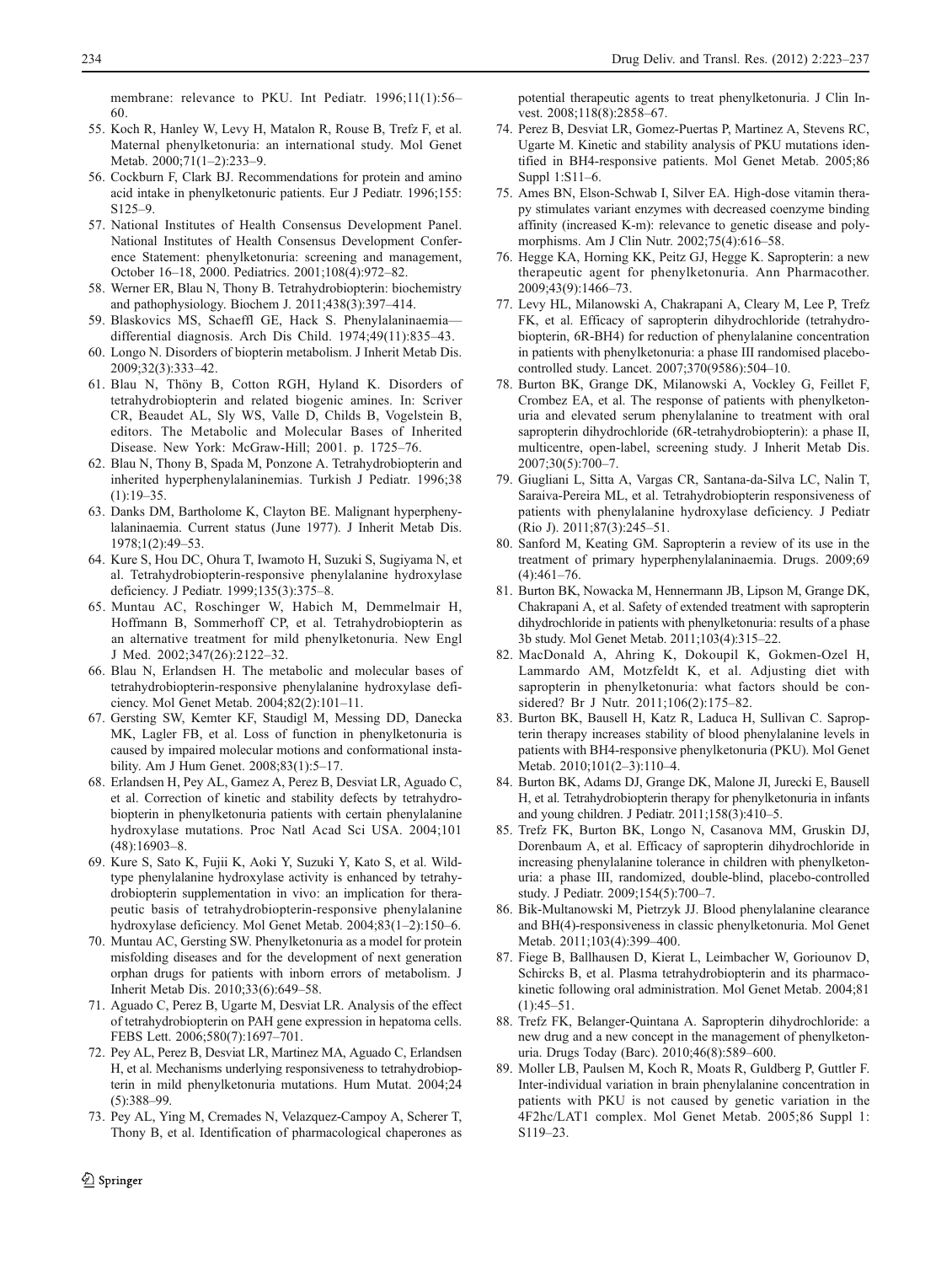- <span id="page-12-0"></span>90. Weglage J, Wiedermann D, Denecke J, Feldmann R, Koch HG, Ullrich K, et al. Individual blood–brain barrier phenylalanine transport determines clinical outcome in phenylketonuria. Ann Neurol. 2001;50(4):463–7.
- 91. Koch R, Moats R, Guttler F, Guldberg P, Nelson Jr M. Blood– brain phenylalanine relationships in persons with phenylketonuria. Pediatrics. 2000;106(5):1093–6.
- 92. Hawkins RA, O'Kane RL, Simpson IA, Vina JR. Structure of the blood–brain barrier and its role in the transport of amino acids. J Nutr. 2006;136(1 Suppl):218S–26S.
- 93. Christensen HN. Metabolism of amino acids and proteins. Annu Rev Biochem. 1953;22:233–60.
- 94. Christensen HN, Streicher JA, Elbinger RL. Effects of feeding individual amino acids upon the distribution of other amino acids between cells and extracellular fluid. J Biol Chem. 1948;172  $(2):515-24.$
- 95. Surtees R, Blau N. The neurochemistry of phenylketonuria. Eur J Pediatr. 2000;159 Suppl 2:S109–13.
- 96. Andersen AE, Avins L. Lowering brain phenylalanine levels by giving other large neutral amino acids: a new experimental therapeutic approach to phenylketonuria. Arch Neurol. 1976;33(10):684–6.
- 97. Pietz J, Kreis R, Rupp A, Mayatepek E, Rating D, Boesch C, et al. Large neutral amino acids block phenylalanine transport into brain tissue in patients with phenylketonuria. J Clin Invest. 1999;103(8):1169–78.
- 98. Matalon R, Surendran S, Matalon KM, Tyring S, Quast M, Jinga W, et al. Future role of large neutral amino acids in transport of phenylalanine into the brain. Pediatrics. 2003;112(6):1570–4.
- 99. Matalon R, Michals-Matalon K, Bhatia G, Grechanina E, Novikov P, McDonald JD, et al. Large neutral amino acids in the treatment of phenylketonuria (PKU). J Inherit Metab Dis. 2006;29(6):732–8.
- 100. Matalon R, Michals-Matalon K, Bhatia G, Burlina AB, Burlina AP, Braga C, et al. Double blind placebo control trial of large neutral amino acids in treatment of PKU: effect on blood phenylalanine. J Inherit Metab Dis. 2007;30(2):153–8.
- 101. van Spronsen FJ, de Groot MJ, Hoeksma M, Reijngoud DJ, van Rijn M. Large neutral amino acids in the treatment of PKU: from theory to practice. J Inherit Metab Dis. 2010;33(6):671–6.
- 102. Schindeler S, Ghosh-Jerath S, Thompson S, Rocca A, Joy P, Kemp A, et al. The effects of large neutral amino acid supplements in PKU: an MRS and neuropsychological study. Mol Genet Metab. 2007;91(1):48–54.
- 103. Ney DM, Gleason ST, van Calcar SC, MacLeod EL, Nelson KL, Etzel MR, et al. Nutritional management of PKU with glycomacropeptide from cheese whey. J Inherit Metab Dis. 2009;32(1):32–9.
- 104. Etzel MR. Manufacture and use of dairy protein fractions. J Nutr. 2004;134(4):996s–1002s.
- 105. Ney DM, MacLeod EL, Clayton MK, van Calcar SC. Breakfast with glycomacropeptide compared with amino acids suppresses plasma ghrelin levels in individuals with phenylketonuria. Mol Genet Metab. 2010;100(4):303–8.
- 106. MacDonald A, Rylance G, Davies P, Asplin D, Hall SK, Booth IW. Administration of protein substitute and quality of control in phenylketonuria: a randomized study. J Inherit Metab Dis. 2003;26(4):319–26.
- 107. Ney DM, van Calcar SC, MacLeod EL, Gleason ST, Etzel MR, Clayton MK, et al. Improved nutritional management of phenylketonuria by using a diet containing glycomacropeptide compared with amino acids. Am J Clin Nutr. 2009;89(4):1068–77.
- 108. Vajro P, Strisciuglio P, Houssin D, Huault G, Laurent J, Alvarez F, et al. Correction of phenylketonuria after liver-transplantation in a child with cirrhosis. New Engl J Med. 1993;329(5):363.
- 109. Ledley FD, Grenett HE, Dilella AG, Kwok SCM, Woo SLC. Genetransfer and expression of human phenylalanine-hydroxylase. Science. 1985;228(4695):77–9.
- 110. Liu TJ, Kay MA, Darlington GJ, Woo SL. Reconstitution of enzymatic activity in hepatocytes of phenylalanine hydroxylasedeficient mice. Somat Cell Mol Genet. 1992;18(1):89–96.
- 111. Fang B, Eisensmith RC, Li XH, Finegold MJ, Shedlovsky A, Dove W, et al. Gene therapy for phenylketonuria: phenotypic correction in a genetically deficient mouse model by adenovirus-mediated hepatic gene transfer. Gene Ther. 1994;1 (4):247–54.
- 112. Harding CO, Gillingham MB, Hamman K, Clark H, Goebel-Daghighi E, Bird A, et al. Complete correction of hyperphenylalaninemia following liver-directed, recombinant AAV2/8 vectormediated gene therapy in murine phenylketonuria. Gene Ther. 2006;13(5):457–62.
- 113. Laipis PJ, Charron CE, Embury JE, Perera OP, Porvasnik SL, Fields CR, et al. Correction of maternal phenylketonuria syndrome in the Pah(enu2) missense mutant mouse by r-AAV mediated gene therapy. Mol Ther. 2004;9:S334.
- 114. Mochizuki S, Mizukami H, Ogura T, Kure S, Ichinohe A, Kojima K, et al. Long-term correction of hyperphenylalaninemia by AAV-mediated gene transfer leads to behavioral recovery in phenylketonuria mice. Gene Ther. 2004;11(13):1081–6.
- 115. Jacobs F, Wang L. Adeno-associated viral vectors for correction of inborn errors of metabolism: progressing towards clinical application. Curr Pharm Des. 2011;17(24):2500–15.
- 116. Kay MA, Nakai H. Looking into the safety of AAV vectors. Nature. 2003;424(6946):251.
- 117. Shedlovsky A, Mcdonald JD, Symula D, Dove WF. Mouse models of human phenylketonuria. Genetics. 1993;134(4):1205–10.
- 118. Cristiano RJ, Smith LC, Woo SL. Hepatic gene therapy: adenovirus enhancement of receptor-mediated gene delivery and expression in primary hepatocytes. Proc Natl Acad Sci USA. 1993;90(6):2122–6.
- 119. Davidoff AM, Ng CYC, Zhou JF, Spence Y, Nathwani AC. Sex significantly influences transduction of murine liver by recombinant adeno-associated viral vectors through an androgendependent pathway. Blood. 2003;102(2):480–8.
- 120. Ding Z, Georgiev P, Thony B. Administration-route and genderindependent long-term therapeutic correction of phenylketonuria (PKU) in a mouse model by recombinant adeno-associated virus 8 pseudotyped vector-mediated gene transfer. Gene Ther. 2006;13(7):587–93.
- 121. Rebuffat A, Thony B, Harding CO, Ding ZB. Comparison of adeno-associated virus pseudotype 1, 2, and 8 vectors administered by intramuscular injection in the treatment of murine phenylketonuria. Hum Gene Ther. 2010;21(4):463–77.
- 122. Yagi H, Kume A, Ogura T, Mizukami H, Urabe M, Hamada H, et al. Complete restoration of phenylalanine oxidation in phenylketonuria mouse by a self-complementary adeno-associated virus vector. J Gene Med. 2011;13(2):114–22.
- 123. Harding CO, Wild K, Chang D, Messing A, Wolff JA. Metabolic engineering as therapy for inborn errors of metabolism development of mice with phenylalanine hydroxylase expression in muscle. Gene Ther. 1998;5(5):677–83.
- 124. Ding Z, Harding CO, Rebuffat A, Elzaouk L, Wolff JA, Thony B. Correction of murine PKU following AAV-mediated intramuscular expression of a complete phenylalanine hydroxylating system. Mol Ther. 2008;16(4):673–81.
- 125. Gonzalez-Gonzalez E, Speaker TJ, Hickerson RP, Spitler R, Flores MA, Leake D, et al. Silencing of reporter gene expression in skin using siRNAs and expression of plasmid DNA delivered by a soluble protrusion array device (PAD). Mol Ther. 2010;18 (9):1667–74.
- 126. Pearton M, Allender C, Brain K, Anstey A, Gateley C, Wilke N, et al. Gene delivery to the epidermal cells of human skin explants using microfabricated microneedles and hydrogel formulations. Pharm Res. 2008;25(2):407–16.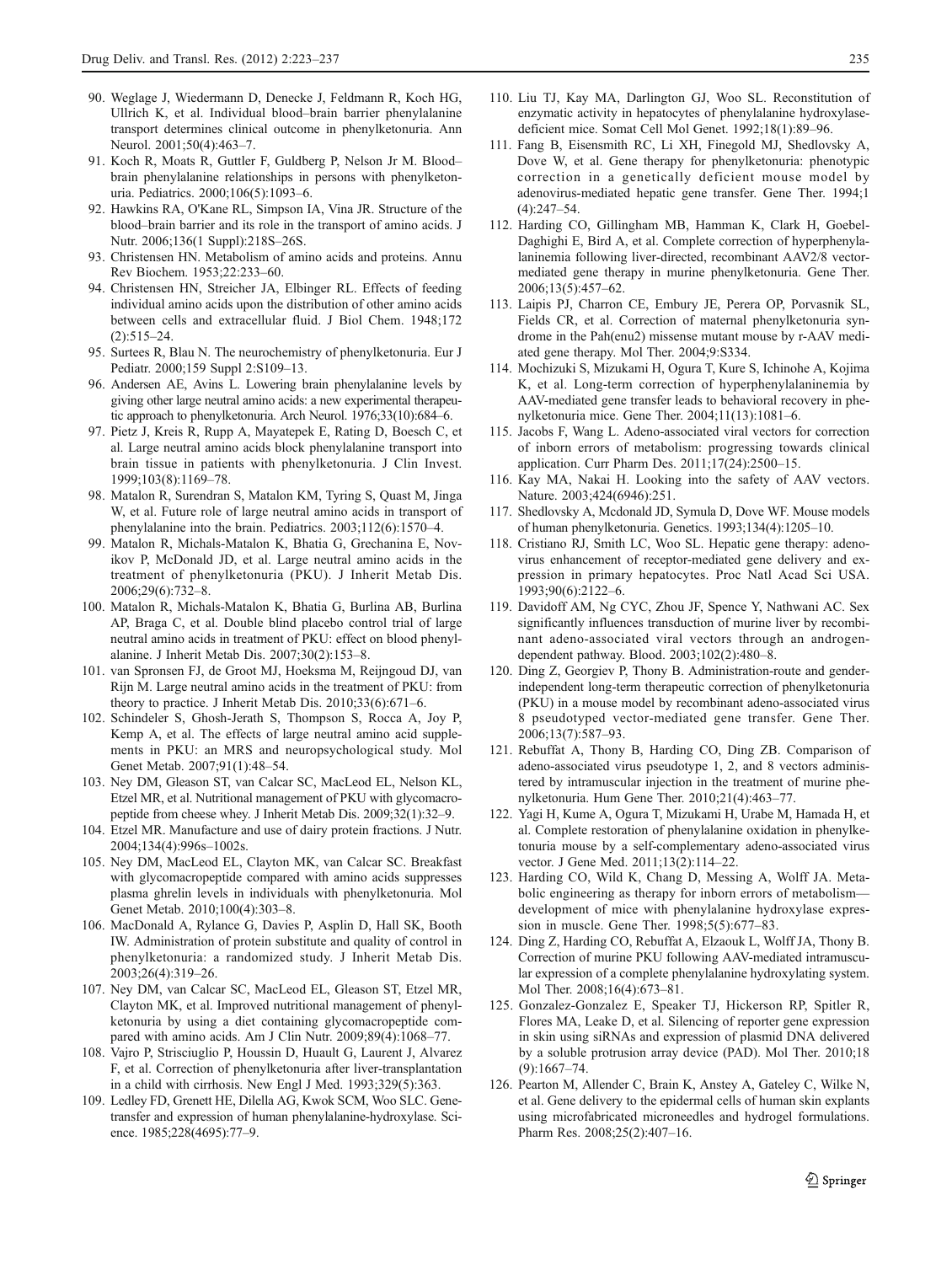- <span id="page-13-0"></span>127. Jensen DM, Cun D, Maltesen MJ, Frokjaer S, Nielsen HM, Foged C. Spray drying of siRNA-containing PLGA nanoparticles intended for inhalation. J Control Release. 2010;142(1):138–45.
- 128. Eavri R, Lorberboum-Galski H. A novel approach for enzyme replacement therapy. The use of phenylalanine hydroxylasebased fusion proteins for the treatment of phenylketonuria. J Biol Chem. 2007;282(32):23402–9.
- 129. Pentchev PG, Brady RO, Gal AE, Hibbert SR. Replacement therapy for inherited enzyme deficiency—sustained clearance of accumulated glucocerebroside in gauchers-disease following infusion of purified glucocerebrosidase. J Mol Med. 1975;1(1):73–8.
- 130. Barton NW, Furbish FS, Murray GJ, Garfield M, Brady RO. Therapeutic response to intravenous infusions of glucocerebrosidase in a patient with Gaucher disease. Proc Natl Acad Sci USA. 1990;87(5):1913–6.
- 131. Eng CM, Guffon N, Wilcox WR, Germain DP, Lee P, Waldek S, et al. Safety and efficacy of recombinant human alphagalactosidase a replacement therapy in Fabry's disease. New Engl J Med. 2001;345(1):9–16.
- 132. Coman DJ, Hayes IM, Collins V, Sahhar M, Wraith JE, Delatycki MB. Enzyme replacement therapy for mucopolysaccharidoses: opinions of patients and families. J Pediatr. 2008;152(5):723–7.
- 133. Harmatz P, Whitley CB, Waber L, Pais R, Steiner R, Plecko B, et al. Enzyme replacement therapy in mucopolysaccharidosis VI (Maroteaux–Lamy syndrome). J Pediatr. 2004;144(5):574–80.
- 134. Van den Hout JM, Kamphoven JH, Winkel LP, Arts WF, De Klerk JB, Loonen MC, et al. Long-term intravenous treatment of Pompe disease with recombinant human alpha-glucosidase from milk. Pediatrics. 2004;113(5):e448–57.
- 135. Brady RO. Enzyme replacement for lysosomal diseases. Annu Rev Med. 2006;57:283–96.
- 136. Harris JM, Chess RB. Effect of pegylation on pharmaceuticals. Nat Rev Drug Discov. 2003;2(3):214–21.
- 137. Erlandsen H, Patch MG, Gamez A, Straub M, Stevens RC. Structural studies on phenylalanine hydroxylase and implications toward understanding and treating phenylketonuria. Pediatrics. 2003;112(6 Pt 2):1557–65.
- 138. Gamez A, Wang L, Straub M, Patch MG, Stevens RC. Toward PKU enzyme replacement therapy: PEGylation with activity retention for three forms of recombinant phenylalanine hydroxylase. Mol Ther. 2004;9(1):124–9.
- 139. Bourget L, Chang TM. Phenylalanine ammonia-lyase immobilized in microcapsules for the depletion of phenylalanine in plasma in phenylketonuric rat model. Biochim Biophys Acta. 1986;883(3):432–8.
- 140. Ambrus CM, Ambrus JL, Horvath C, Pedersen H, Sharma S, Kant C, et al. Phenylalanine depletion for management of phenylketonuria—use of enzyme reactors with immobilized enzymes. Science. 1978;201(4358):837–9.
- 141. Kaufman S. Phenylketonuria and its variants. Adv Hum Genet. 1983;13:217–97.
- 142. Xiang LK, Moore BS. Biochemical characterization of a prokaryotic phenylalanine ammonia lyase. J Bacteriol. 2005;187  $(12):4286-9.$
- 143. Koukol J, Conn EE. Metabolism of aromatic compounds in higher plants. IV. Purification and properties of phenylalanine deaminase of Hordeum vulgare. J Biol Chem. 1961;236  $(10):2692-8.$
- 144. Sikora LA, Marzluf GA. Regulation of L-phenylalanine ammonia-lyase by L-phenylalanine and nitrogen in Neurospora crassa. J Bacteriol. 1982;150(3):1287–91.
- 145. Hodgins DS. Yeast phenylalanine ammonia-lyase. Purification, properties, and the identification of catalytically essential dehydroalanine. J Biol Chem. 1971;246(9):2977–85.
- 146. Marusich WC, Jensen RA, Zamir LO. Induction of L-phenylalanine ammonia-lyase during utilization of phenylalanine as a carbon or

nitrogen-source in Rhodotorula glutinis. J Bacteriol. 1981;146  $(3):1013-9$ 

- 147. Orndorff SA, Costantino N, Stewart D, Durham DR. Strain improvement of Rhodotorula graminis for production of a novel L-phenylalanine ammonia lyase. Appl Environ Microb. 1988;54 (4):996–1002.
- 148. Fritz RR, Hodgins DS, Abell CW. Phenylalanine ammonia-lyase induction and purification from yeast and clearance in mammals. J Biol Chem. 1976;251(15):4646–50.
- 149. Snapper I, Yu TF, Chiang YT. Cinnamic acid metabolism in man. P Soc Exp Biol Med. 1940;44:30–4.
- 150. Hoskins JA, Gray J. Phenylalanine ammonia-lyase in the management of phenylketonuria—the relationship between ingested cinnamate and urinary hippurate in humans. Res Commun Chem Path. 1982;35(2):275–82.
- 151. Shen RS, Fritz RR, Abell CW. Clearance of phenylalanine ammonia-lyase from normal and tumor-bearing mice. Cancer Res. 1977;37(4):1051–6.
- 152. Bourget L, Chang TMS. Phenylalanine ammonia-lyase immobilized in microcapsules for the depletion of phenylalanine in plasma in phenylketonuric rat model. Biochimica Et Biophysica Acta. 1986;883(3):432–8.
- 153. Morishita M, Peppas NA. Is the oral route possible for peptide and protein drug delivery. Drug Discov Today. 2006;11(19– 20):905–10.
- 154. Hamman JH, Enslin GM, Kotze AF. Oral delivery of peptide drugs: barriers and developments. BioDrugs. 2005;19(3):165–77.
- 155. Bourget L, Chang TM. Phenylalanine ammonia-lyase immobilized in semipermeable microcapsules for enzyme replacement in phenylketonuria. FEBS Lett. 1985;180(1):5–8.
- 156. Habibi-Moini S, D'mello AP. Evaluation of possible reasons for the low phenylalanine ammonia lyase activity in cellulose nitrate membrane microcapsules. Int J Pharm. 2001;215(1–2):185–96.
- 157. Shah RM, D'mello AP. Strategies to maximize the encapsulation efficiency of phenylalanine ammonia lyase in microcapsules. Int J Pharm. 2008;356(1–2):61–8.
- 158. Figlewicz DA, Druse MJ. Experimental hyperphenylalaninemia: effect on central nervous system myelin subfractions. Exp Neurol. 1980;67(2):315–29.
- 159. McDonald JD, Bode VC, Dove WF, Shedlovsky A. The use of Nethyl-N-nitrosourea to produce mouse models for human phenylketonuria and hyperphenylalaninemia. Prog Clin Biol Res. 1990;340 C:407–13.
- 160. Safos S, Chang TM. Enzyme replacement therapy in ENU2 phenylketonuric mice using oral microencapsulated phenylalanine ammonia-lyase: a preliminary report. Artif Cells Blood Substit Immobil Biotechnol. 1995;23(6):681–92.
- 161. Evans CT, Hanna K, Conrad D, Peterson W, Misawa M. Production of phenylalanine ammonia-lyase (PAL)—isolation and evaluation of yeast strains suitable for commercial production of Lphenylalanine. Appl Microbiol Biot. 1987;25(5):406–14.
- 162. Orum H, Rasmussen OF. Expression in Escherichia coli of the gene encoding phenylalanine ammonia-lyase from Rhodosporidium toruloides. Appl Microbiol Biot. 1992;36(6):745–8.
- 163. Sarkissian CN, Shao Z, Blain F, Peevers R, Su H, Heft R, et al. A different approach to treatment of phenylketonuria: phenylalanine degradation with recombinant phenylalanine ammonia lyase. Proc Natl Acad Sci USA. 1999;96(5):2339–44.
- 164. Sarkissian CN, Boulais DM, McDonald JD, Scriver CR. A heteroallelic mutant mouse model: a new orthologue for human hyperphenylalaninemia. Mol Genet Metab. 2000;69 (3):188–94.
- 165. Wang L, Gamez A, Sarkissian CN, Straub M, Patch MG, Won Han G, et al. Structure-based chemical modification strategy for enzyme replacement treatment of phenylketonuria. Mol Genet Metab. 2005;86(1–2):134–40.